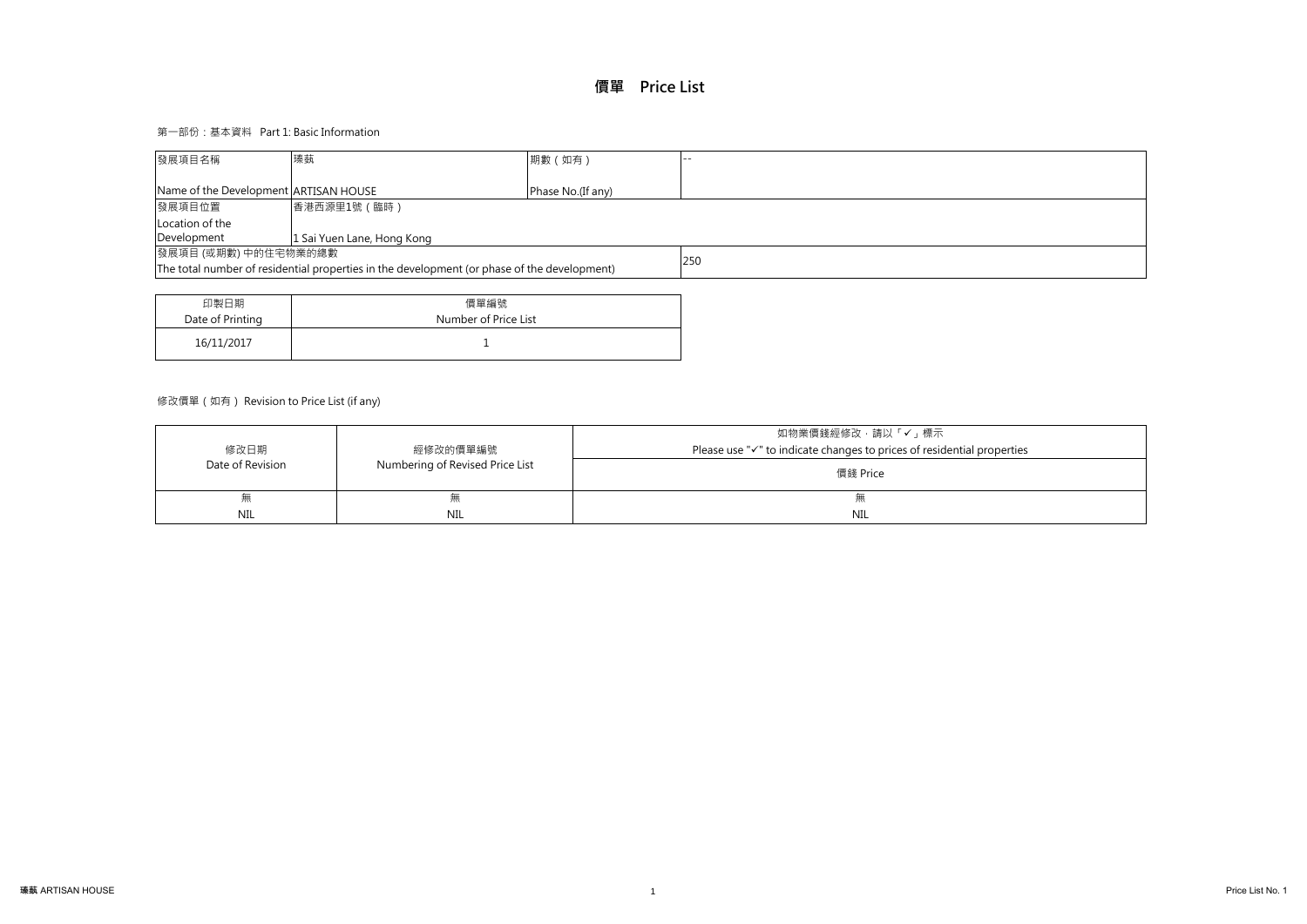### 第二部份:面積及售價資料 Part 2: Information on Area and Price

| <b>Residential Property</b> | 物業的描述<br>Description of | 實用面積<br>(包括露台,工作平台及陽台(如有))<br>平方米 (平方呎)<br>Saleable Area                            | 實用面積<br>每平方米/呎售價<br>元·每平方米<br>(元·每平方呎) | 其他指明項目的面積 (不計算入實用面積)<br>Area of other specified items (Not included in the Saleable Area)<br>平方米 (平方呎)<br>sq. metre (sq.ft.) |                                            |                          |                |                          |                          |                         |                |                          |                |            |
|-----------------------------|-------------------------|-------------------------------------------------------------------------------------|----------------------------------------|------------------------------------------------------------------------------------------------------------------------------|--------------------------------------------|--------------------------|----------------|--------------------------|--------------------------|-------------------------|----------------|--------------------------|----------------|------------|
| 樓層<br>Floor                 | 單位<br>Unit              | (including balcony, utility platform<br>and verandah, if any)<br>sq. metre (sq.ft.) | Price (\$)                             | Unit Rate of<br>Saleable Area<br>\$ per sq. metre<br>$$$ per sq.ft.)                                                         | 空調機房<br>Air-<br>conditioning<br>plant room | 窗台<br>Bay window         | 閣樓<br>Cockloft | 平台<br>Flat roof          | 花園<br>Garden             | 停車位<br>Parking<br>space | 天台<br>Roof     | 梯屋<br>Stairhood          | 前庭<br>Terrace  | 庭院<br>Yard |
| 11                          | A                       | 42.894 (462)<br>露台 Balcony: 2.169 (23);<br>工作平台 Utility Platform: 1.608 (17)        | 16,046,000                             | 374.085<br>(34, 732)                                                                                                         |                                            | $\sim$                   | $\sim$         | $\sim$                   | $\sim$                   | $\sim$                  | $\sim$         | $\sim$                   | $\sim$         |            |
| 12                          | A                       | 42.894 (462)<br>露台 Balcony: 2.169 (23);<br>工作平台 Utility Platform: 1.608 (17)        | 16,143,000                             | 376,346<br>(34, 942)                                                                                                         | $\sim$                                     | $\overline{a}$           | $\sim$         | $\overline{a}$           | ÷,                       | $\sim$                  | $\mathbf{r}$   | $\sim$                   | $\overline{a}$ |            |
| 15                          | A                       | 42.962 (462)<br>露台 Balcony: 2.169 (23);<br>工作平台 Utility Platform: 1.676 (18)        | 16,240,000                             | 378,008<br>(35, 152)                                                                                                         | $\sim$                                     | $\sim$                   | ÷.             | ÷.                       | $\sim$                   | ÷.                      | $\overline{a}$ | $\overline{\phantom{a}}$ |                |            |
| 16                          | A                       | 42.962 (462)<br>露台 Balcony: 2.169 (23);<br>工作平台 Utility Platform: 1.676 (18)        | 16,337,000                             | 380,266<br>(35, 361)                                                                                                         | $\sim$                                     | $\overline{\phantom{a}}$ | $\sim$         | $\overline{\phantom{a}}$ | ÷,                       | $\sim$                  | ÷,             | $\overline{\phantom{a}}$ | $\sim$         |            |
| 23                          | $\overline{A}$          | 42.894 (462)<br>露台 Balcony: 2.169 (23);<br>工作平台 Utility Platform: 1.608 (17)        | 17.086.000                             | 398,331<br>(36,983)                                                                                                          | $\sim$                                     | ÷,                       | $\bar{z}$      | L.                       | $\omega$                 | $\sim$                  | ä,             | $\sim$                   | $\bar{z}$      | $\sim$     |
| 25                          | $\overline{A}$          | 42.894 (462)<br>露台 Balcony: 2.169 (23);<br>工作平台 Utility Platform: 1.608 (17)        | 17,206,000                             | 401,128<br>(37, 242)                                                                                                         | $\sim$                                     | $\sim$                   | $\sim$         | $\overline{\phantom{a}}$ | $\sim$                   | $\sim$                  | $\sim$         | $\sim$                   | $\sim$         |            |
| 26                          | $\overline{A}$          | 42.894 (462)<br>露台 Balcony: 2.169 (23);<br>工作平台 Utility Platform: 1.608 (17)        | 17,326,000                             | 403,926<br>(37, 502)                                                                                                         | $\omega$                                   | $\sim$                   | $\omega$       | $\overline{\phantom{a}}$ | $\sim$                   | $\sim$                  | $\sim$         | $\sim$                   | $\sim$         | $\sim$     |
| 27                          | $\mathsf{A}$            | 42.894 (462)<br>露台 Balcony: 2.169 (23);<br>工作平台 Utility Platform: 1.608 (17)        | 17,448,000                             | 406,770<br>(37,766)                                                                                                          | $\omega$                                   | $\sim$                   | $\omega$       | $\overline{\phantom{a}}$ | $\sim$                   | $\sim$                  | $\sim$         | $\sim$                   | $\omega$       | $\omega$   |
| 30                          | $\mathsf{A}$            | 42.962 (462)<br>露台 Balcony: 2.169 (23);<br>工作平台 Utility Platform: 1.676 (18)        | 18.172.000                             | 422,978<br>(39, 333)                                                                                                         | $\sim$                                     | $\sim$                   | $\bar{z}$      | L.                       | $\overline{\phantom{a}}$ | $\sim$                  | $\sim$         | $\sim$                   | $\sim$         | $\sim$     |
| 31                          | $\overline{A}$          | 42.962 (462)<br>露台 Balcony: 2.169 (23);<br>工作平台 Utility Platform: 1.676 (18)        | 18,481,000                             | 430,171<br>(40,002)                                                                                                          | $\sim$                                     | $\sim$                   | $\bar{z}$      | $\overline{\phantom{a}}$ | $\omega$                 | $\sim$                  | $\sim$         | $\overline{\phantom{a}}$ | $\sim$         | $\sim$     |
| 6                           | $\mathsf{C}$            | 18.446 (199)<br>露台 Balcony: -<br>工作平台 Utility Platform: -                           | 7.341.000                              | 397,972<br>(36, 889)                                                                                                         | $\sim$                                     | $\mathcal{L}$            | ÷.             | 1.314<br>(14)            | $\sim$                   | $\sim$                  | $\sim$         | $\sim$                   | $\sim$         | $\sim$     |
| $7\overline{ }$             | $\mathsf{C}$            | 20.615 (222)<br>露台 Balcony: 2.169 (23);<br>工作平台 Utility Platform: -                 | 7,370,000                              | 357,507<br>(33, 198)                                                                                                         | $\sim$                                     | $\sim$                   | $\sim$         | $\overline{\phantom{a}}$ | ÷.                       | $\sim$                  | $\sim$         | $\overline{\phantom{a}}$ | $\sim$         | $\sim$     |
| 8                           | $\mathsf{C}$            | 20.615 (222)<br>露台 Balcony: 2.169 (23);<br>工作平台 Utility Platform: -                 | 7,496,000                              | 363,619<br>(33, 766)                                                                                                         | $\omega$                                   | $\sim$                   | ÷.             | L.                       | ÷.                       | $\sim$                  | $\sim$         | $\sim$                   | $\sim$         | $\sim$     |
| 9                           | $\mathsf{C}$            | 20.615 (222)<br>露台 Balcony: 2.169 (23);<br>工作平台 Utility Platform: -                 | 7,623,000                              | 369,779<br>(34, 338)                                                                                                         | $\sim$                                     | $\sim$                   | $\sim$         | $\overline{\phantom{a}}$ | $\sim$                   | $\sim$                  | $\sim$         | $\sim$                   | $\sim$         |            |
| 10                          | $\mathsf C$             | 20.615 (222)<br>露台 Balcony: 2.169 (23);<br>工作平台 Utility Platform: -                 | 7,775,000                              | 377,153<br>(35, 023)                                                                                                         | $\sim$                                     | $\sim$                   | $\sim$         | $\overline{\phantom{a}}$ | $\ddot{\phantom{a}}$     | $\sim$                  | $\sim$         | $\sim$                   | $\sim$         | $\sim$     |
| 11                          | $\mathsf C$             | 20.615 (222)<br>露台 Balcony: 2.169 (23);<br>工作平台 Utility Platform: -                 | 7,845,000                              | 380,548<br>(35, 338)                                                                                                         | $\omega$                                   | $\sim$                   | $\bar{z}$      | $\overline{\phantom{a}}$ | $\sim$                   | $\sim$                  | $\sim$         | $\sim$                   | $\sim$         | $\omega$   |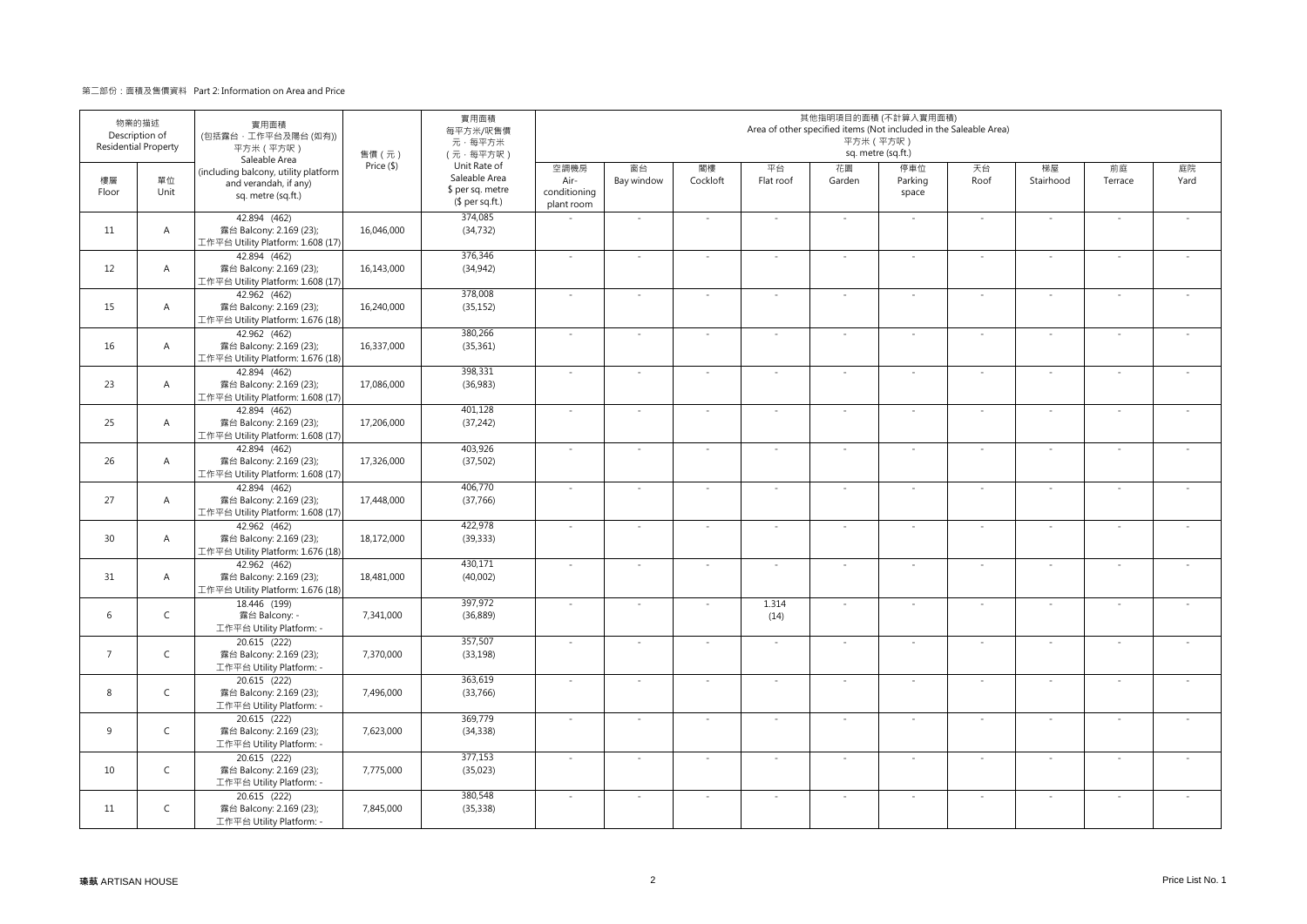|                | 物業的描述<br>Description of<br><b>Residential Property</b> | 實用面積<br>(包括露台,工作平台及陽台(如有))<br>平方米 (平方呎)<br>Saleable Area                            | 售價 (元)     | 實用面積<br>每平方米/呎售價<br>元·每平方米<br>(元·每平方呎)                               |                                            |                  |                |                          |              | 其他指明項目的面積 (不計算入實用面積)<br>Area of other specified items (Not included in the Saleable Area)<br>平方米 (平方呎)<br>sq. metre (sq.ft.) |                |                          |                          |            |
|----------------|--------------------------------------------------------|-------------------------------------------------------------------------------------|------------|----------------------------------------------------------------------|--------------------------------------------|------------------|----------------|--------------------------|--------------|------------------------------------------------------------------------------------------------------------------------------|----------------|--------------------------|--------------------------|------------|
| 樓層<br>Floor    | 單位<br>Unit                                             | (including balcony, utility platform<br>and verandah, if any)<br>sq. metre (sq.ft.) | Price (\$) | Unit Rate of<br>Saleable Area<br>\$ per sq. metre<br>$$$ per sq.ft.) | 空調機房<br>Air-<br>conditioning<br>plant room | 窗台<br>Bay window | 閣樓<br>Cockloft | 平台<br>Flat roof          | 花園<br>Garden | 停車位<br>Parking<br>space                                                                                                      | 天台<br>Roof     | 梯屋<br>Stairhood          | 前庭<br>Terrace            | 庭院<br>Yard |
| 12             | $\mathsf C$                                            | 20.615 (222)<br>露台 Balcony: 2.169 (23);<br>工作平台 Utility Platform: -                 | 7,916,000  | 383,992<br>(35, 658)                                                 |                                            |                  | $\sim$         | $\sim$                   | $\sim$       | ÷.                                                                                                                           | $\sim$         | $\sim$                   | $\bar{z}$                | $\sim$     |
| 15             | $\mathsf C$                                            | 20.615 (222)<br>露台 Balcony: 2.169 (23);<br>工作平台 Utility Platform: -                 | 7,963,000  | 386,272<br>(35, 869)                                                 | $\sim$                                     |                  | $\sim$         | $\sim$                   | $\sim$       | ÷.                                                                                                                           | $\sim$         | $\sim$                   | $\sim$                   | ÷.         |
| 16             | $\mathsf{C}$                                           | 20.615 (222)<br>露台 Balcony: 2.169 (23);<br>工作平台 Utility Platform: -                 | 8,011,000  | 388,601<br>(36,086)                                                  | $\sim$                                     | $\sim$           | $\sim$         | $\sim$                   | $\sim$       | $\sim$                                                                                                                       | $\omega$       | $\sim$                   | $\omega$                 | $\sim$     |
| 17             | $\mathsf C$                                            | 20.615 (222)<br>露台 Balcony: 2.169 (23);<br>工作平台 Utility Platform: -                 | 8,059,000  | 390,929<br>(36, 302)                                                 | $\sim$                                     |                  | $\sim$         | $\sim$                   | $\sim$       | $\sim$                                                                                                                       | $\sim$         | $\sim$                   | $\bar{z}$                | $\sim$     |
| 18             | $\mathsf C$                                            | 20.615 (222)<br>露台 Balcony: 2.169 (23);<br>工作平台 Utility Platform: -                 | 8,108,000  | 393,306<br>(36, 523)                                                 | $\sim$                                     |                  | $\sim$         | $\sim$                   | $\sim$       | $\sim$                                                                                                                       | $\sim$         | $\sim$                   | $\overline{\phantom{a}}$ | $\sim$     |
| 19             | $\mathsf C$                                            | 20.615 (222)<br>露台 Balcony: 2.169 (23);<br>工作平台 Utility Platform: -                 | 8,156,000  | 395,634<br>(36, 739)                                                 | $\sim$                                     |                  | $\sim$         | $\sim$                   | $\sim$       | $\sim$                                                                                                                       | $\sim$         | $\sim$                   | $\sim$                   | $\sim$     |
| 20             | $\mathsf{C}$                                           | 20.615 (222)<br>露台 Balcony: 2.169 (23);<br>工作平台 Utility Platform: -                 | 8,205,000  | 398,011<br>(36,959)                                                  | $\sim$                                     |                  | $\sim$         | $\sim$                   | $\sim$       | $\sim$                                                                                                                       | $\omega$       | $\overline{\phantom{a}}$ | $\omega$                 | $\sim$     |
| 21             | $\mathsf C$                                            | 20.615 (222)<br>露台 Balcony: 2.169 (23);<br>工作平台 Utility Platform: -                 | 8,263,000  | 400,825<br>(37, 221)                                                 | $\sim$                                     |                  | $\sim$         | $\sim$                   | $\sim$       | $\sim$                                                                                                                       | $\sim$         | $\sim$                   | $\overline{\phantom{a}}$ | $\sim$     |
| 22             | $\mathsf C$                                            | 20.615 (222)<br>露台 Balcony: 2.169 (23);<br>工作平台 Utility Platform: -                 | 8,320,000  | 403,590<br>(37, 477)                                                 | $\sim$                                     |                  | $\sim$         | $\sim$                   | $\sim$       | $\sim$                                                                                                                       | $\sim$         | $\sim$                   | $\overline{\phantom{a}}$ | $\sim$     |
| 6              | G                                                      | 28.565 (307)<br>露台 Balcony: -<br>工作平台 Utility Platform: -                           | 10,522,000 | 368,353<br>(34, 274)                                                 | $\sim$                                     |                  | $\sim$         | 2.031<br>(22)            | $\sim$       | $\sim$                                                                                                                       | $\sim$         | $\sim$                   | $\sim$                   | $\sim$     |
| $\overline{7}$ | G                                                      | 32.173 (346)<br>露台 Balcony: 2.000 (22);<br>工作平台 Utility Platform: 1.608 (17)        | 10,554,000 | 328,039<br>(30, 503)                                                 | $\sim$                                     |                  | $\sim$         | $\overline{\phantom{a}}$ | $\sim$       | $\sim$                                                                                                                       | $\omega$       | $\overline{\phantom{a}}$ | $\omega$                 | $\sim$     |
| 8              | G                                                      | 32.173 (346)<br>露台 Balcony: 2.000 (22);<br>工作平台 Utility Platform: 1.608 (17)        | 10,681,000 | 331,986<br>(30, 870)                                                 | $\sim$                                     |                  | $\sim$         | $\sim$                   | $\sim$       | $\overline{\phantom{a}}$                                                                                                     | $\blacksquare$ | $\overline{\phantom{a}}$ | $\overline{\phantom{a}}$ | $\sim$     |
| 9              | G                                                      | 32.173 (346)<br>露台 Balcony: 2.000 (22);<br>工作平台 Utility Platform: 1.608 (17)        | 10,809,000 | 335,965<br>(31, 240)                                                 | $\sim$                                     |                  | $\sim$         |                          | $\sim$       | $\sim$                                                                                                                       | $\sim$         | $\sim$                   | $\overline{\phantom{a}}$ | $\sim$     |
| 10             | G                                                      | 32.173 (346)<br>露台 Balcony: 2.000 (22);<br>工作平台 Utility Platform: 1.608 (17)        | 10,906,000 | 338,980<br>(31, 520)                                                 | $\sim$                                     | $\sim$           | $\sim$         | $\sim$                   | $\sim$       | $\sim$                                                                                                                       | $\sim$         | $\sim$                   | $\omega$                 | $\sim$     |
| 11             | G                                                      | 32.173 (346)<br>露台 Balcony: 2.000 (22);<br>工作平台 Utility Platform: 1.608 (17)        | 11,004,000 | 342,026<br>(31, 803)                                                 | $\sim$                                     | $\sim$           | $\sim$         | $\overline{\phantom{a}}$ | $\sim$       | $\sim$                                                                                                                       | $\omega$       | $\overline{\phantom{a}}$ | $\omega$                 | $\sim$     |
| 12             | G                                                      | 32.173 (346)<br>露台 Balcony: 2.000 (22);<br>工作平台 Utility Platform: 1.608 (17)        | 11,103,000 | 345,103<br>(32,090)                                                  | $\sim$                                     |                  | $\sim$         |                          | $\sim$       | $\overline{\phantom{a}}$                                                                                                     | $\sim$         | $\overline{\phantom{a}}$ | $\sim$                   | $\sim$     |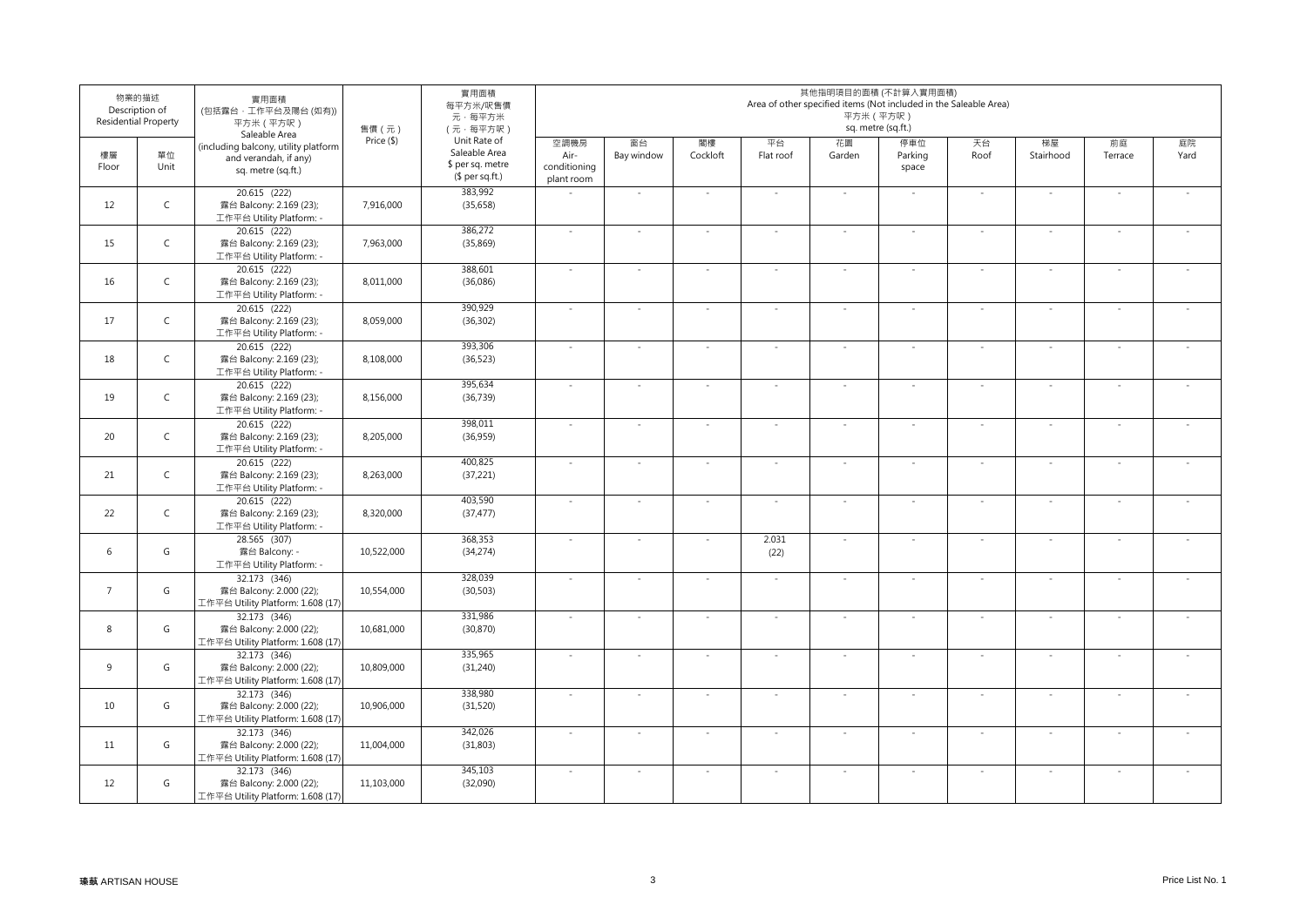|             | 物業的描述<br>Description of<br><b>Residential Property</b> | 實用面積<br>(包括露台,工作平台及陽台(如有))<br>平方米 (平方呎)<br>Saleable Area                            | 售價 (元)     | 實用面積<br>每平方米/呎售價<br>元·每平方米<br>(元·每平方呎)                               |                                            |                  |                |                 | 其他指明項目的面積 (不計算入實用面積)<br>Area of other specified items (Not included in the Saleable Area)<br>平方米 (平方呎) | sq. metre (sq.ft.)      |                |                          |               |            |
|-------------|--------------------------------------------------------|-------------------------------------------------------------------------------------|------------|----------------------------------------------------------------------|--------------------------------------------|------------------|----------------|-----------------|--------------------------------------------------------------------------------------------------------|-------------------------|----------------|--------------------------|---------------|------------|
| 樓層<br>Floor | 單位<br>Unit                                             | (including balcony, utility platform<br>and verandah, if any)<br>sq. metre (sq.ft.) | Price (\$) | Unit Rate of<br>Saleable Area<br>\$ per sq. metre<br>$$$ per sq.ft.) | 空調機房<br>Air-<br>conditioning<br>plant room | 窗台<br>Bay window | 閣樓<br>Cockloft | 平台<br>Flat roof | 花園<br>Garden                                                                                           | 停車位<br>Parking<br>space | 天台<br>Roof     | 梯屋<br>Stairhood          | 前庭<br>Terrace | 庭院<br>Yard |
| 15          | G                                                      | 32.238 (347)<br>露台 Balcony: 2.000 (22);<br>工作平台 Utility Platform: 1.679 (18)        | 11,202,000 | 347,478<br>(32, 282)                                                 | $\sim$                                     | $\sim$           | $\sim$         | $\sim$          | $\sim$                                                                                                 | $\sim$                  | $\sim$         | $\sim$                   | $\omega$      | $\sim$     |
| 16          | G                                                      | 32.238 (347)<br>露台 Balcony: 2.000 (22);<br>工作平台 Utility Platform: 1.679 (18)        | 11,269,000 | 349,556<br>(32, 476)                                                 | $\sim$                                     | $\sim$           | $\sim$         | ÷,              | $\sim$                                                                                                 | $\sim$                  | $\sim$         | $\sim$                   | $\sim$        | $\sim$     |
| 17          | G                                                      | 32.238 (347)<br>露台 Balcony: 2.000 (22);<br>工作平台 Utility Platform: 1.679 (18)        | 11,337,000 | 351,666<br>(32, 671)                                                 | $\sim$                                     | $\sim$           | $\sim$         |                 | $\sim$                                                                                                 | ÷.                      | $\sim$         | $\sim$                   | $\sim$        | $\sim$     |
| 18          | G                                                      | 32.238 (347)<br>露台 Balcony: 2.000 (22);<br>工作平台 Utility Platform: 1.679 (18)        | 11,405,000 | 353,775<br>(32, 867)                                                 | $\sim$                                     | $\sim$           | $\sim$         | $\sim$          | $\omega$                                                                                               | $\sim$                  | $\omega$       | $\overline{\phantom{a}}$ | $\omega$      | $\sim$     |
| 19          | G                                                      | 32.238 (347)<br>露台 Balcony: 2.000 (22);<br>工作平台 Utility Platform: 1.679 (18)        | 11,473,000 | 355,884<br>(33,063)                                                  | $\sim$                                     | $\sim$           | $\sim$         | $\sim$          | $\sim$                                                                                                 | $\sim$                  | $\sim$         | $\overline{\phantom{a}}$ | $\omega$      | $\sim$     |
| 20          | G                                                      | 32.238 (347)<br>露台 Balcony: 2.000 (22);<br>工作平台 Utility Platform: 1.679 (18)        | 11,542,000 | 358,025<br>(33, 262)                                                 | $\sim$                                     | $\sim$           | $\sim$         | $\sim$          | $\sim$                                                                                                 | $\sim$                  | $\sim$         | $\sim$                   | $\sim$        | $\sim$     |
| 30          | $\mathbf{J}$                                           | 20.512 (221)<br>露台 Balcony: 2.169 (23);<br>工作平台 Utility Platform: -                 | 9,789,000  | 477,233<br>(44, 294)                                                 | $\omega$                                   | $\sim$           | $\sim$         | $\sim$          | $\omega$                                                                                               | $\sim$                  | $\sim$         | $\sim$                   | $\sim$        | $\sim$     |
| 31          | $\mathbf{J}$                                           | 20.512 (221)<br>露台 Balcony: 2.169 (23);<br>工作平台 Utility Platform: -                 | 10,034,000 | 489,177<br>(45, 403)                                                 | $\sim$                                     | $\sim$           | $\sim$         | $\sim$          | $\sim$                                                                                                 | $\sim$                  | $\sim$         | $\sim$                   | ÷.            | $\sim$     |
| 9           | $\mathsf{K}$                                           | 21.057 (227)<br>露台 Balcony: 2.169 (23);<br>工作平台 Utility Platform: -                 | 8.298.000  | 394,073<br>(36, 555)                                                 | $\sim$                                     | $\sim$           | $\sim$         | $\sim$          | $\sim$                                                                                                 | $\sim$                  | $\sim$         | $\overline{\phantom{a}}$ | $\omega$      | $\sim$     |
| 10          | $\mathsf{K}$                                           | 21.057 (227)<br>露台 Balcony: 2.169 (23);<br>工作平台 Utility Platform: -                 | 8.373.000  | 397,635<br>(36, 885)                                                 | $\sim$                                     | $\sim$           | $\sim$         | $\sim$          | $\sim$                                                                                                 | $\sim$                  | $\omega$       | $\overline{\phantom{a}}$ | $\omega$      | $\sim$     |
| 11          | K                                                      | $21.057$ (227)<br>露台 Balcony: 2.169 (23);<br>工作平台 Utility Platform: -               | 8,448,000  | 401,197<br>(37, 216)                                                 | $\sim$                                     | $\sim$           | $\sim$         | $\sim$          | $\omega$                                                                                               | $\sim$                  | $\sim$         | $\sim$                   | $\sim$        | $\sim$     |
| 12          | $\mathsf K$                                            | 21.057 (227)<br>露台 Balcony: 2.169 (23);<br>工作平台 Utility Platform: -                 | 8,499,000  | 403,619<br>(37, 441)                                                 | $\sim$                                     | $\sim$           | $\sim$         | $\sim$          | $\sim$                                                                                                 | $\sim$                  | $\sim$         | $\overline{\phantom{a}}$ | $\sim$        | $\sim$     |
| 15          | $\mathsf{K}$                                           | 21.057 (227)<br>露台 Balcony: 2.169 (23);<br>工作平台 Utility Platform: -                 | 8,550,000  | 406,041<br>(37, 665)                                                 | $\sim$                                     | $\sim$           | $\sim$         | $\sim$          | $\sim$                                                                                                 | $\sim$                  | $\sim$         | $\overline{\phantom{a}}$ | $\omega$      | $\sim$     |
| 16          | $\mathsf{K}$                                           | 21.057 (227)<br>露台 Balcony: 2.169 (23);<br>工作平台 Utility Platform: -                 | 8,601,000  | 408,463<br>(37, 890)                                                 | $\sim$                                     | $\sim$           | $\sim$         | $\sim$          | $\omega$                                                                                               | $\omega$                | $\mathbb{R}^2$ | $\sim$                   | $\sim$        | $\sim$     |
| 17          | $\mathsf{K}$                                           | 21.057 (227)<br>露台 Balcony: 2.169 (23);<br>工作平台 Utility Platform: -                 | 8.653.000  | 410,932<br>(38, 119)                                                 | $\sim$                                     | $\sim$           | $\sim$         | $\sim$          | $\omega$                                                                                               | $\omega$                | $\omega$       | $\overline{\phantom{a}}$ | $\omega$      | $\sim$     |
| 18          | K                                                      | 21.057 (227)<br>露台 Balcony: 2.169 (23);<br>工作平台 Utility Platform: -                 | 8,705,000  | 413,402<br>(38, 348)                                                 | $\sim$                                     | $\sim$           | $\sim$         | $\sim$          | $\omega$                                                                                               | $\sim$                  | $\sim$         | $\overline{\phantom{a}}$ | $\omega$      | $\sim$     |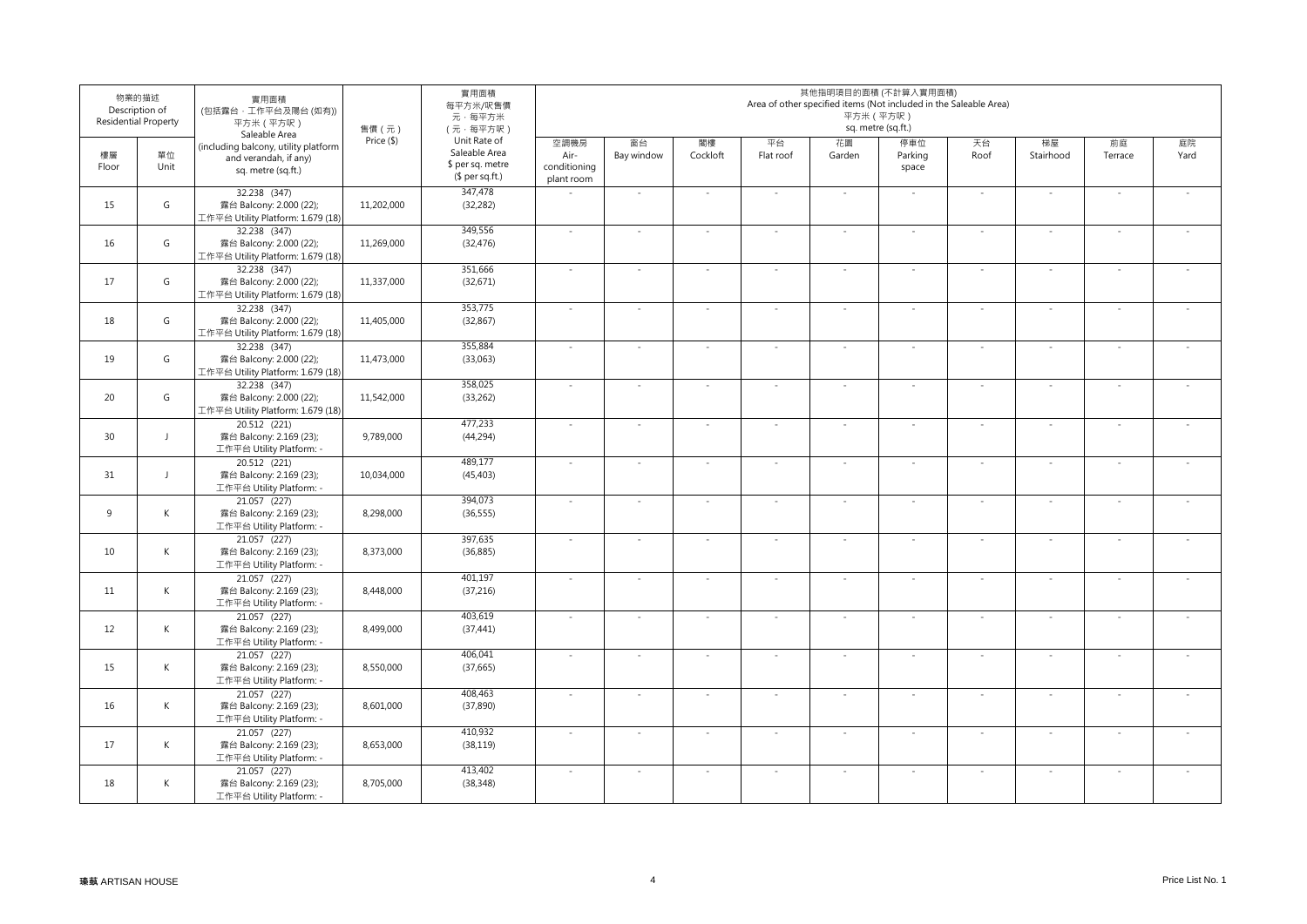|             | 物業的描述<br>Description of<br><b>Residential Property</b> | 實用面積<br>(包括露台,工作平台及陽台 (如有))<br>平方米(平方呎)<br>Saleable Area                            | 售價 (元)     | 實用面積<br>每平方米/呎售價<br>元·每平方米<br>(元·每平方呎)                               | 其他指明項目的面積 (不計算入實用面積)<br>Area of other specified items (Not included in the Saleable Area)<br>平方米(平方呎)<br>sq. metre (sq.ft.) |                  |                |                 |              |                         |            |                          |               |            |  |  |
|-------------|--------------------------------------------------------|-------------------------------------------------------------------------------------|------------|----------------------------------------------------------------------|-----------------------------------------------------------------------------------------------------------------------------|------------------|----------------|-----------------|--------------|-------------------------|------------|--------------------------|---------------|------------|--|--|
| 樓層<br>Floor | 單位<br>Unit                                             | (including balcony, utility platform<br>and verandah, if any)<br>sq. metre (sq.ft.) | Price (\$) | Unit Rate of<br>Saleable Area<br>\$ per sq. metre<br>$$$ per sq.ft.) | 空調機房<br>Air-<br>conditioning<br>plant room                                                                                  | 窗台<br>Bay window | 閣樓<br>Cockloft | 平台<br>Flat roof | 花園<br>Garden | 停車位<br>Parking<br>space | 天台<br>Roof | 梯屋<br>Stairhood          | 前庭<br>Terrace | 庭院<br>Yard |  |  |
| 19          |                                                        | 21.057 (227)<br>露台 Balcony: 2.169 (23);<br>工作平台 Utility Platform: -                 | 8.757.000  | 415,871<br>(38, 577)                                                 |                                                                                                                             |                  |                |                 |              |                         |            | $\overline{\phantom{a}}$ |               |            |  |  |
| 20          |                                                        | 21.057 (227)<br>露台 Balcony: 2.169 (23);<br>工作平台 Utility Platform: -                 | 8,809,000  | 418,341<br>(38, 806)                                                 |                                                                                                                             |                  |                |                 |              |                         |            | $\overline{\phantom{a}}$ |               |            |  |  |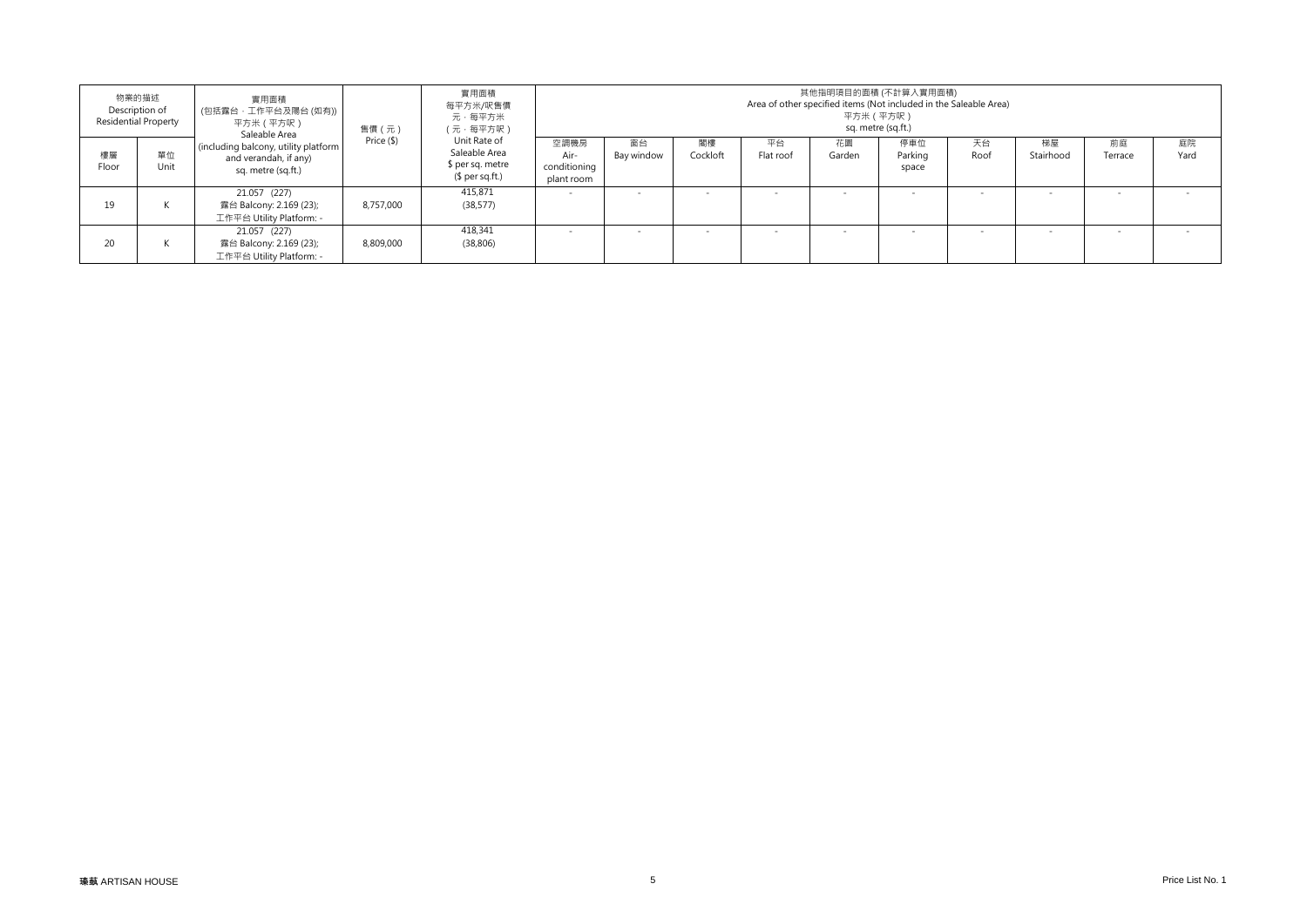### 第三部份:其他資料 Part 3: Other Information

- (1) 準買家應參閱發展項目的售樓說明書,以了解發展項目的資料。 Prospective purchasers are advised to refer to the sales brochure for the Development for information on the Development.
- (2) 根據《一手住宅物業銷售條例》第52(1)條及第53(2)及(3)條, -

According to sections 52(1) and 53(2) and (3) of the Residential Properties (First-hand Sales) Ordinance, –

### 第52(1)條 / Section 52(1)

在某人就指明住宅物業與擁有人訂立臨時買賣合約時,該人須向擁有人支付售價的5%的臨時訂金。

A preliminary deposit of 5% of the purchase price is payable by a person to the owner on entering into a preliminary agreement for sale and purchase in respect of the specified residential property with the owner.

### 第53(2)條 / Section 53(2)

如某人於某日期訂立臨時買賣合約,並於該日期後的5個工作日內,就有關住宅物業簽立買賣合約,則擁有人必須在該日期後的8個工作日內,簽立該買賣合約。 If a person executes an Agreement for Sale and Purchase in respect of the residential property within 5 working days after the date on which the person enters into the Preliminary Agreement for Sale and Purchase, the owner and Purchase within 8 working days after that date.

### 第53(3)條 / Section 53(3)

如某人於某日期訂立臨時買賣合約時,但沒有於該日期後的5個工作日内,就有關住宅物業簽立買賣合約,則 – (i) 該臨時合約即告終止;(ii) 有關的臨時訂金即予沒收;及 (iii) 擁有人不得就該人沒有簽立買賣合約而針對該人提出進一步申索。 If a person does not execute an Agreement for Sale and Purchase in respect of the residential property within 5 working days after the date on which the person enters into the Preliminary Agreement for Sale and Purchase- ( terminated; (ii) the preliminary deposit is forfeited; and (iii) the owner does not have any further claim against the person for the failure.

### (3) 實用面積及屬該住宅物業其他指明項目的面積是按《一手住宅物業銷售條例》第8條及附表二第2部的計算得出的。

The saleable area and area of other specified items of the residential property are calculated in accordance with section 8 and Part 2 of Schedule 2 to the Residential Properties (First-hand Sales) Ordinance.

### (4) 註:在第(4)段中,『售價』指本價單第二部份中所列之住宅物業的售價,而『樓價』指臨時買賣合約中訂明的住宅物業的實際售價。因應不同支付條款及/或折扣按售價計算得出之價目,皆以捨位到最接近的千位數作為樓價。

Note: In paragraph (4). "The Price" means the price of the residential property set out in Part 2 of this price list, and "purchase price" means the actual price of the residential property set out in the preliminary agree obtained after applying the relevant terms of payment and/or applicable discounts on the price will be rounded down to the nearest thousand to determine the purchase price.

### (i) 支付條款 Terms of Payment

### (A) 120天現金優惠付款計劃 120-day Cash Payment Plan (照售價減2%) (2% discount from The Price)

- (1) 買方須於簽署臨時買賣合約(「臨時合約」)時繳付相等於樓價5%之金額作為臨時訂金。買方須於簽署臨時合約後5個工作日內簽署正式買賣合約(「正式合約」)。 The Purchaser shall pay the preliminary deposit equivalent to 5% of the purchase price upon signing of the Preliminary Agreement for Sale and Purchase ("PASP"). The formal Agreement for Sale and Purchase ("ASP") shall be s Purchaser within 5 working days after signing of the PASP.
- (2) 買方須於簽署臨時合約後 30 天內再付樓價 5%。

5% of the purchase price shall be paid by the Purchaser within 30 days after signing of the PASP by the Purchaser.

(3) 買方須於簽署臨時合約後 120 天內繳付樓價 90%作為樓價餘款或於賣方就其有能力將住宅物業有效地轉讓予買方一事向買方發出通知的日期後的14天內繳付,以較早者為準。

90% of the purchase price being balance of the purchase price shall be paid by the Purchaser within 120 days after signing of the PASP by the Purchaser or within 14 days after the date of the Vendor's written notification the Vendor is in a position to assign the residential property to the Purchaser, whichever is the earlier.

### (B) 建築期付款 Stage Payment Plan (照售價) (The Price)

(1) 買方須於簽署臨時買賣合約(「臨時合約」)時繳付相等於樓價5%之金額作為臨時訂金。買方須於簽署臨時合約後5個工作日內簽署正式買賣合約(「正式合約」)。

The Purchaser shall pay the preliminary deposit equivalent to 5% of the purchase price upon signing of the Preliminary Agreement for Sale and Purchase ("PASP"). The formal Agreement for Sale & Purchase ("ASP") shall be sig Purchaser within 5 working days after signing of the PASP.

(2) 買方須於簽署臨時合約後 30 天內再付樓價 5%。

5% of the purchase price shall be paid by the Purchaser within 30 days after signing of the PASP by the Purchaser.

(3) 買方須於賣方就其有能力將住宅物業有效地轉讓予買方一事向買方發出通知的日期後的14天內繳付樓價 90%作為樓價餘款。

90% of the purchase price being balance of the purchase price shall be paid by the Purchaser within 14 days after the date of the Vendor's written notification to the Purchaser that the Vendor is in a position to assign th to the Purchaser.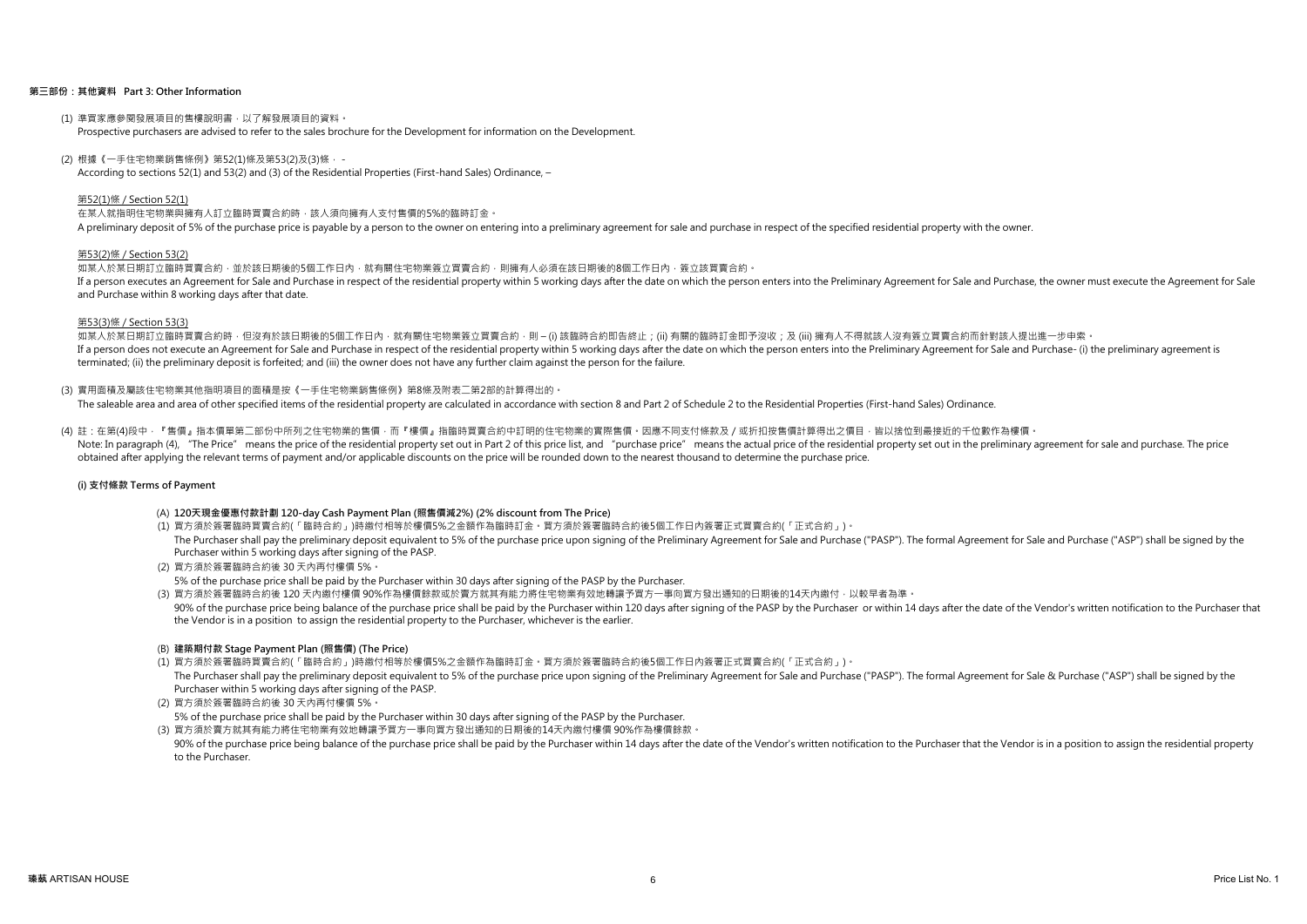### 備註:Note:

a. 有關臨時買賣合約及/或車讓契所招致的印花稅(包括但不限於根據香港法例第117章《印花稅條例》可徵收的從價印花稅、額外印花稅、買家印花稅及附加印花稅)‧業權契據及文件核證本之費用、所有登記費用、圖則費用及適當比例之大廈公契及 管理合約(「大廈公契」)製作、登記及完成之費用及其他有關住宅物業的買賣之文件等費用,概由買方單獨承擔及繳付。

All stamp duty (including, without limitation, the ad valorem stamp duty, the special stamp duty, the Buyer's Stamp Duty and all additional stamp duty chargeable under the Stamp Duty Ordinance (Cap.117, Laws of Hong Kong)) Preliminary Agreement for Sale and Purchase ("PASP") and/or the formal Agreement for Sale and Purchase ("ASP") and/or the subsequent Assignment(s). the charges for certified copies of title deeds and documents, all registr due protranche of the costs for the preparation, registration and completion of the Deed of Mutual Covenant incorporating Management Agreement ("DMC") and any other documents relating to the sale and purchase of the reside be solely borne and paid by the Purchaser.

(i) 如買方聘用賣方律師代表他行事以處理正式買賣合約及轉讓契,及住宅物業第一按揭(如有)亦由賣方律師處理:

If the Purchaser instructs the Vendor's solicitors to act for him in the ASP and the Assignment, and the first mortgage (if any) of the residential property is handled by the Vendor's solicitors: 買方原須支付有關正式買賣合約及轉讓契之律師費用(不包括所有代墊付費用,代墊付費用須由買方支付)將獲豁免。 the legal costs (excluding all disbursements which shall be paid by the Purchaser) of the ASP and the Assignment to be borne by the Purchaser shall be waived.

(ii) 在任何其他情況下:

In any other cases:

買賣雙方須各自負責其有關正式買賣合約及轉讓契之律師費用及代墊付費用。

each of the Vendor and the Purchaser shall pay its own solicitors' legal costs and disbursements of the ASP and the Assignment.

(iii) 買方須承擔住宅物業的按揭(如有)之所有法律及其他費用及代墊付費用。

The Purchaser shall bear all legal and other costs and disbursements in respect of any mortgage (if any) in respect of the residential property.

b. 買方須在賣方交吉住宅物業予買方時或前繳付大廈公契所委任之管理人或償還予賣方一切管理費按金、特別基金、泥頭清理費、預繳管理費及其他根據大廈公契規定可收取之其他按金及費用,買方並須償還賣方代住宅物業已支付的所有費用包括但不限於水及電等設施 的按金。

The Purchaser shall on or before delivery of vacant possession of the residential property by the Vendor pay to the Manager appointed under the DMC or reimburse the Vendor all management fee deposits, special funds, debris payments of management fees and other deposits and payments which are payable in respect of the residential property under the DMC and the Purchaser shall reimburse the Vendor for all payments including without limitation water and electricity already paid by the Vendor in respect of the residential property.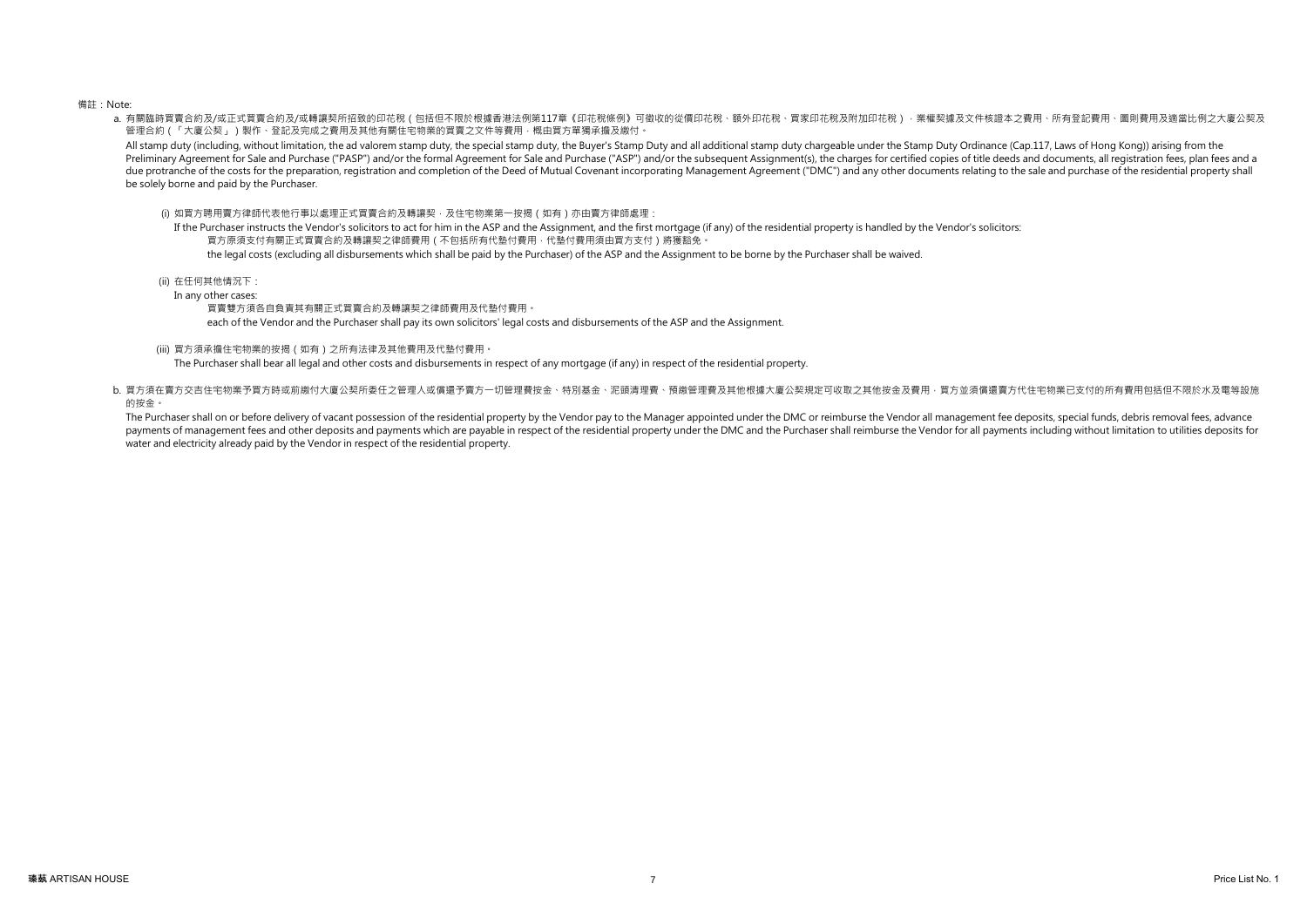### (ii) 售價獲得折扣的基礎 The basis on which any discount on the price is available

除根據上述(4)(i)段所列之售價優惠外, 買方還享有以下折扣優惠·

In addition to the corresponding discount on the price that is listed in (4)(i) herein above, the Purchaser shall be offered discounts as listed below:

1 「New World CLUB」會員優惠 Privilege for 「New World CLUB」member

在簽署臨時買賣合約當日,買方如屬「New World CLUB」會員,可獲3%售價折扣優惠。最少一位個人買方(如買方是以個人名義)或最少一位買方之董事(如買方是以香港註冊成立的公司名義) 須為「New World CLUB」會員,方可享此折扣優惠。

A 3% discount on The Price would be offered to the Purchaser who is a New World CLUB member on the date of signing of the preliminary agreement for sale and purchase. At least one individual Purchaser (if the Purchaser is one director of the Purchaser (if the Purchaser is a corporation incorporated in Hong Kong) should be a New World CLUB member on the date of signing the preliminary agreement for sale and purchase in order to enjoy the dis

### 2 買方簽署臨時買賣合約購買本價單所列之住宅物業,可享有以下其中一項優惠(買方必須於簽署臨時買賣合約時決定選用以下其中一項優惠);

A Purchaser who signs the preliminary agreement for sale and purchase to purchase a residential property listed in this price list shall be entitled to enjoy either one of the benefits set out below (the Purchaser must cho upon signing of the preliminary agreement for sale and purchase):

(1) 印花稅優惠

Stamp Duty Benefit

買方可獲額外售價 15% 折扣。 An extra 15% discount from the price will be offered to the Purchaser.

> 或 OR

(2) (i) 額外售價 11.25% 折扣 及

(i) An extra 11.25% discount from the price; AND

(ii) 代繳從價印花稅(上限為樓價 3.75%)優惠

(ii) "Ad Valorem Stamp Duty (maximum 3.75% of the purchase price)" Benefit

受限於相關交易文件條款及條件(包括但不限於買方須依照買賣合約訂定的日期付清相關樓款#),賣方會代買方繳付所購之住宅物業的買賣合約所需繳付的從價印花稅(上限為樓價的 3.75%)。 Subject to the terms and conditions of the relevant transaction documents (including without limitation that the Purchaser shall settle the relevant payments(s)# according to the respective dates stipulated in the agreemen purchase), the Vendor will pay the Ad Valorem Stamp Duty payable by the Purchaser on the agreement for sale and purchase (of the relevant residential property) for the Purchaser (subject however to a cap of 3.75% of the Pu

> 或 OR

(3) 代繳從價印花稅(上限為樓價 15%)優惠

"Ad Valorem Stamp Duty (maximum 15% of the purchase price)" Benefit

受限於相關交易文件條款及條件(包括但不限於買方須依照買賣合約訂定的日期付清相關樓款#),賣方會代買方繳付所購之住宅物業的買賣合約所需繳付的從價印花稅(上限為樓價的 15%)。 Subject to the terms and conditions of the relevant transaction documents (including without limitation that the Purchaser shall settle the relevant payments(s)# according to the respective dates stipulated in the agreemen purchase), the Vendor will pay the Ad Valorem Stamp Duty payable by the Purchaser on the agreement for sale and purchase (of the relevant residential property) for the Purchaser (subject however to a cap of 15% of the Purc

# 以賣方代表律師實際收到款項日期計算。相關樓款指:從價印花稅應付之前,根據相關買賣合約所指定的日期應付的樓款。 subject to the actual date of payment(s) received by Vendor' s solicitors. The relevant payment(s) refer(s) to the payment(s) which is / are payable according to the respective date(s) stipulated in the relevant agreement before the Ad Valorem Stamp Duty.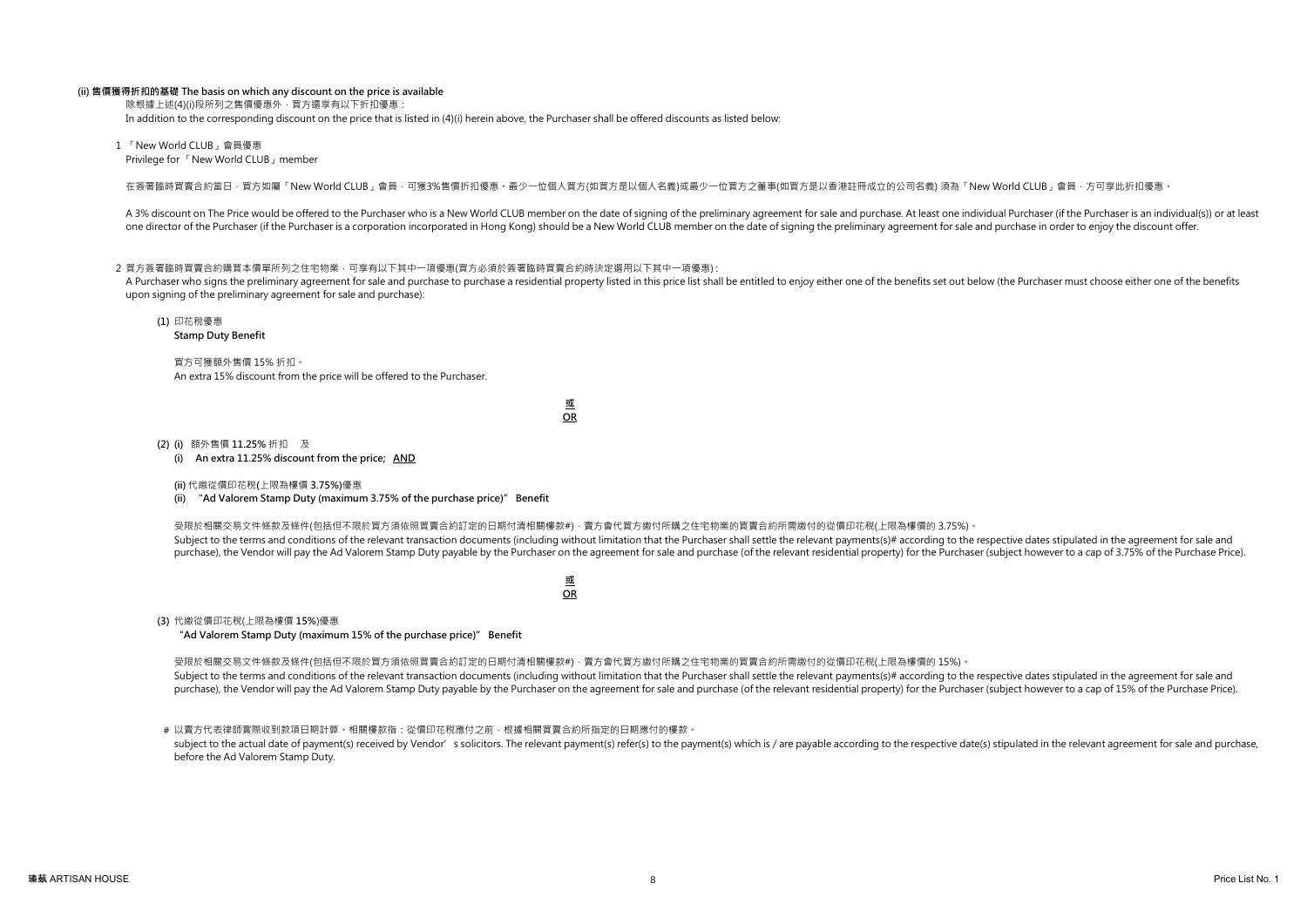### (iii) 可就購買發展項目中的指明住宅物業而連帶獲得的任何贈品、財務優惠或利益

Any gift, or any financial advantage or benefit, to be made available in connection with the purchase of a specified residential property in the Development

Please refer to 4(i) and 4(ii) herein above. 請參閱上述4(i) 及 4(ii)。

### (1) 備用第一按揭貸款

### Standby First Mortgage Loan

買方可向指定財務機構怡家財務有限公司("財務機構")申請備用第一按揭貸款,主要條款如下: The Purchaser may apply for a standby first mortgage loan through Housing Finance Limited ("Finance Company"). Key terms are as follows:

(a) 第一按揭貸款最高金額為淨樓價\*的80%。 The maximum first mortgage loan amount shall be 80% of the Net Purchase Price\*.

(b) 第一按揭貸款年期最長可達30年。

The maximum tenor of the first mortgage loan is up to 30 years.

- (c) 第一按揭貸款的利率在首3年內以香港上海匯豐銀行有限公司之港元最優惠利率("P")減2.75%計算,其後按P減1%計算。惟第一按揭貸款的利率在首3年不可低於1%。P隨利率浮動調整。按揭利率以財務機構最終批核及決定為準。利率是指年利率。 The interest rate of the first mortgage loan for the first 3 years shall be calculated at 2.75% below the Hong Kong Dollar prime rate guoted by The Hongkong and Shanghai Banking Corporation Limited from time to time ("P") at 1% below P. Provided during the first 3 years, interest rate shall not be less than 1%. P is subject to fluctuation. The interest rate will be subject to final approval and decision by the Finance Company. Interest rate annum.
- (d) 買方須提供足夠文件證明其還款能力,包括但不限於提供足夠文件證明每月還款不超過買方及其擔保人(如有)的每月總入息之60%。 The Purchaser shall provide sufficient documents to prove his/her repayment ability, including but not limited to providing sufficient documents to prove that the total amount of monthly instalment payment does not exceed aggregate total monthly income of the Purchaser and his/her guarantor(s) (if any).
- (e) 第一按揭貸款須以住宅物業之第一衡平法按揭及第一法定按揭作抵押。 The first mortgage loan shall be secured by a first equitable mortgage and a first legal mortgage over the residential property.
- (f) 第一按揭及其他有關的貸款文件必須經由財務機構指定律師樓辦理,一切有關律師費及其他相關的暫墊費用概由借款人繳付。 The first mortgage and other related loan documents must be processed through the solicitor firm designated by Finance Company. All legal fees and other incidental out-of-pocket expenses incurred in this loan arrangement s by the borrower(s).
- (g) 借款人/擔保人須於預計貸款支取日的45天前帶同臨時合約、身份證明文件及入息証明,親身前往財務機構辦理第一按揭貸款申請。借款人/擔保人亦必須提供身份證明及**財務機構認為必要的其他相關**文件之副本,所有提交的文件,一律不予發還。所有借款 人及擔保人必須親身前往財務機構指定律師樓簽署有關法律文件。

The borrower(s)/quarantor(s) has/have to attend the office of the Finance Company in person and bring along the PASP, his/their identity documents and income proof to process the application of first mortgage loan in no ev forty-five days prior to the anticipated loan drawdown date. The borrower(s)/quarantor(s) must also provide duplicate copies of their identity documents and all relevant supporting evidence as the Finance Company may think documents provided will not be returned. All the borrower(s) and guarantor(s) must sign the relevant legal documents personally at the office of solicitor designated by the Finance Company.

- (h) 如成功申請, 買方需就申請第一按揭貸款向財務機構支付按第一按揭貸款金額計收0.5%的申請手續費。 The Purchaser shall pay to Finance Company 0.5% of the First Mortgage Loan amount being the application fee for the first mortgage loan if the application is successful.
- (i) 買方應向財務機構查詢有關貸款申請手續及詳情。貸款批出與否及其條款,財務機構有最終決定權。不論貸款獲批與否,買方仍須按正式合約完成住宅物業的交易及繳付住宅物業的樓價全數。就第一按揭貸款之批核,賣方並無給予任何陳述或保證。 The Purchaser is advised to enquire with the Finance Company about the application procedure and the details of the loan. The approval or disapproval of the loan and the terms thereof are subject to the final decision of t Company. Irrespective of whether the loan is granted or not, the Purchaser shall complete the purchase of the residential property and shall pay the full purchase price of the residential property in accordance with the AS or warranty is given by the Vendor as to the approval of the First Mortgage Loan.
- (j) 此貸款受財務機構不時所訂之其他條款及細則約束。
- This loan is subject to other terms and conditions as may from time to time be stipulated by the Finance Company.
- (k) 有關第一按揭之批核與否及按揭條款及條件以財務機構之最終決定為準,與天怡創建有限公司無關,且於任何情況下天怡創建有限公司均無需為此負責。 The terms and conditions and the approval of applications for the first mortgage loan are subject to the final decision of the Finance Company, and are not related to Grace Sky Creation Limited (which shall under no circum responsible therefor).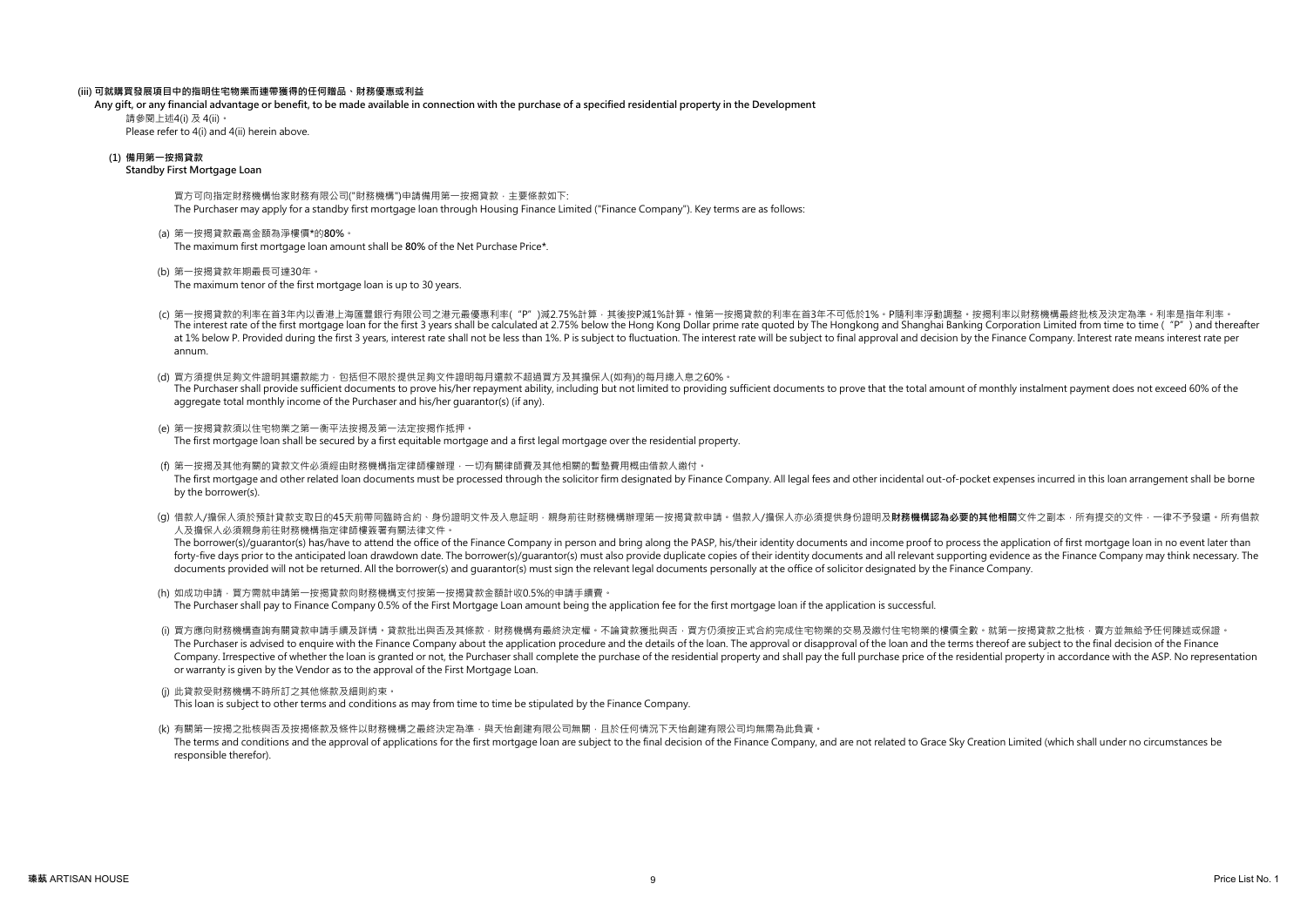## (2) 備用尊尚人士第一按揭貸款

Standby Prestigious First Mortgage Loan

| 只適用於<br>Applicable only                                                                                                                                                                                                                                                                                                                                                     |                                                                                                                                                                                                                                                                                                                                                                                                                                                                                                                                                                                                     |
|-----------------------------------------------------------------------------------------------------------------------------------------------------------------------------------------------------------------------------------------------------------------------------------------------------------------------------------------------------------------------------|-----------------------------------------------------------------------------------------------------------------------------------------------------------------------------------------------------------------------------------------------------------------------------------------------------------------------------------------------------------------------------------------------------------------------------------------------------------------------------------------------------------------------------------------------------------------------------------------------------|
| (i) 至少一位買方或其擔保人為專業人士##<br>where at least one of the Purchaser(s) or his/her quarantor(s) is/are professional(s)##<br>(ii) 至少一位買方或其擔保人符合(4)(iii)4 所述之僱員、親屬、朋友或商業夥伴現金回贈之申請條件<br>where at least one of the Purchaser(s) or his/her quarantor(s) satisfied the condition in "Employees, Relatives, Friends or Business Partners Cash Rebate" (if any) (as stated in (4)(iii)4). | 或<br><b>OR</b>                                                                                                                                                                                                                                                                                                                                                                                                                                                                                                                                                                                      |
| 買方可向指定財務機構怡家財務有限公司("財務機構")申請備用第一按揭貸款‧主要條款如下:<br>The Purchaser may apply for a standby first mortgage loan through Housing Finance Limited ("Finance Company"). Key terms are as follows:                                                                                                                                                                                    |                                                                                                                                                                                                                                                                                                                                                                                                                                                                                                                                                                                                     |
| (a) 第一按揭貸款最高金額為淨樓價*的85%。<br>The maximum first mortgage loan amount shall be 85% of the Net Purchase Price*.                                                                                                                                                                                                                                                                 |                                                                                                                                                                                                                                                                                                                                                                                                                                                                                                                                                                                                     |
| (b) 第一按揭貸款年期最長可達30年。<br>The maximum tenor of the first mortgage loan is up to 30 years.                                                                                                                                                                                                                                                                                     |                                                                                                                                                                                                                                                                                                                                                                                                                                                                                                                                                                                                     |
| annum.                                                                                                                                                                                                                                                                                                                                                                      | (c) 第一按揭貸款的利率在首3年内以香港上海匯豐銀行有限公司之港元最優惠利率("P")減2.75%計算‧其後按P減1%計算‧惟第一按揭貸款的利率在首3年不可低於1%‧P隨利率浮動調整‧按揭利率以財務機構最終批核及決定為準‧利率是指年利率‧<br>The interest rate of the first mortgage loan for the first 3 years shall be calculated at 2.75% below the Hong Kong Dollar prime rate quoted by The Hongkong and Shanghai Banking Corporation Limited from time to time ( "P")<br>at 1% below P. Provided during the first 3 years, interest rate shall not be less than 1%. P is subject to fluctuation. The interest rate will be subject to final approval and decision by the Finance Company. Interest rate        |
| (d) 買方須提供足夠文件證明其還款能力 · 包括但不限於提供足夠文件證明每月還款不超過買方及其擔保人(如有)的每月總入息之60% ·<br>aggregate total monthly income of the Purchaser and his/her quarantor(s) (if any).                                                                                                                                                                                                                   | The Purchaser shall provide sufficient documents to prove his/her repayment ability, including but not limited to providing sufficient documents to prove that the total amount of monthly instalment payment does not exceed                                                                                                                                                                                                                                                                                                                                                                       |
| (e) 第一按揭貸款須以住宅物業之第一衡平法按揭及第一法定按揭作抵押。<br>The first mortgage loan shall be secured by a first equitable mortgage and a first legal mortgage over the residential property.                                                                                                                                                                                                     |                                                                                                                                                                                                                                                                                                                                                                                                                                                                                                                                                                                                     |
| (f) 第一按揭及其他有關的貸款文件必須經由財務機構指定律師樓辦理 · 一切有關律師費及其他相關的暫墊費用概由借款人繳付 ·<br>by the borrower(s).                                                                                                                                                                                                                                                                                       | The first mortgage and other related loan documents must be processed through the solicitor firm designated by Finance Company. All legal fees and other incidental out-of-pocket expenses incurred in this loan arrangement s                                                                                                                                                                                                                                                                                                                                                                      |
| 人及擔保人必須親身前往財務機構指定律師樓簽署有關法律文件。<br>documents provided will not be returned. All the borrower(s) and quarantor(s) must sign the relevant legal documents personally at the office of solicitor designated by the Finance Company.                                                                                                                                              | (g) 借款人/擔保人須於預計貸款支取日的45天前帶同臨時合約、身份證明文件及入息証明・親身前往財務機構辦理第一按揭貸款申請。借款人/擔保人亦必須提供身份證明及 <b>財務機構認為必要的其他相關</b> 文件之副本.所有提交的文件.一律不予發還。所有借款<br>The borrower(s)/quarantor(s) has/have to attend the office of the Finance Company in person and bring along the PASP, his/their identity documents and income proof to process the application of first mortgage loan in no ev<br>forty-five days prior to the anticipated loan drawdown date. The borrower(s)/quarantor(s) must also provide duplicate copies of their identity documents and all relevant supporting evidence as the Finance Company may think |
| (h) 如成功申請 · 買方需就申請第一按揭貸款向財務機構支付按第一按揭貸款金額計收0.5%的申請手續費 ·<br>The Purchaser shall pay to Finance Company 0.5% of the First Mortgage Loan amount being the application fee for the first mortgage loan if the application is successful.                                                                                                                                         |                                                                                                                                                                                                                                                                                                                                                                                                                                                                                                                                                                                                     |
| or warranty is given by the Vendor as to the approval of the First Mortgage Loan.                                                                                                                                                                                                                                                                                           | (i) 買方應向財務機構查詢有關貸款申請手續及詳情。貸款批出與否及其條款‧財務機構有最終決定權。不論貸款獲批與否‧買方仍須按正式合約完成住宅物業的交易及繳付住宅物業的樓價全數。就第一按揭貸款之批核‧賣方並無給予任何陳述或保證<br>The Purchaser is advised to enquire with the Finance Company about the application procedure and the details of the loan. The approval or disapproval of the loan and the terms thereof are subject to the final decision of t<br>Company. Irrespective of whether the loan is granted or not, the Purchaser shall complete the purchase of the residential property and shall pay the full purchase price of the residential property in accordance with the AS                |
| (j) 此貸款受財務機構不時所訂之其他條款及細則約束。<br>This loan is subject to other terms and conditions as may from time to time be stipulated by the Finance Company.                                                                                                                                                                                                                            |                                                                                                                                                                                                                                                                                                                                                                                                                                                                                                                                                                                                     |
| (k) 有關第一按揭之批核與否及按揭條款及條件以財務機構之最終決定為準 · 與天怡創建有限公司無關 · 且於任何情況下天怡創建有限公司均無需為此負責 ·<br>responsible therefor).                                                                                                                                                                                                                                                                      | The terms and conditions and the approval of applications for the first mortgage loan are subject to the final decision of the Finance Company, and are not related to Grace Sky Creation Limited (which shall under no circum                                                                                                                                                                                                                                                                                                                                                                      |
|                                                                                                                                                                                                                                                                                                                                                                             |                                                                                                                                                                                                                                                                                                                                                                                                                                                                                                                                                                                                     |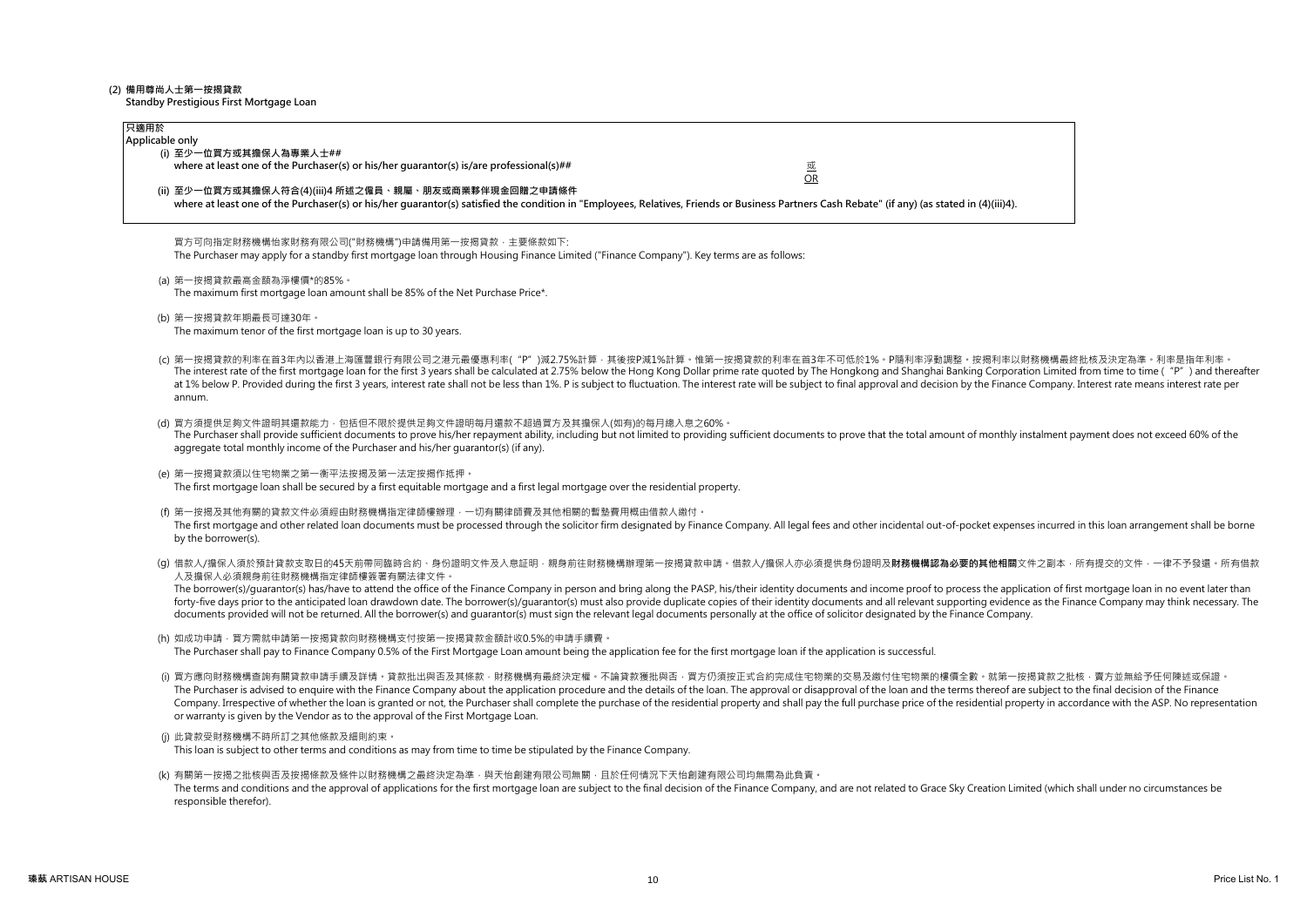## 香港相關專業機構註冊之建築師、會計師、測量師、獸醫、牙醫、醫生、註冊護士、精算師、律師、特許金融分析師、民航機師、香港醫院管理局之僱員(其薪金為醫院管理局一般職系薪級表34(33A)點或以上)或香港特別行政區政府之公務員(其薪金為公務員 總薪級表34(33A)點或以上)(前述每一位稱為「指定人士」)。賣方就某人士是否為指定人士而作出的決定為最終局及對買方具有約束力。

registered with the relevant professional bodies in Hong Kong as architect, accountant, surveyor, veterinarian, dentist, doctor, registered nurse, actuary, lawyer, Chartered Financial Analyst, airline pilot, staff of Hospi (with salary at Hospital Authority General Pay Scale Point 34 (33A) or above) or civil servant of the government of HKSAR (with salary at Civil Services Master Pay Scale Point 34 (33A) or above) (each of the aforesaid bein Person"). The designated financing company's decision as to whether a person is a Designated Person is final and binding on the Purchaser.

### (3) 備用第二按揭貸款

### Standby Second Mortgage Loan

買方可向指定財務機構怡家財務有限公司("財務機構")申請備用第二按揭貸款,主要條款如下: The Purchaser may apply for a standby second mortgage loan through Housing Finance Limited ("Finance Company"). Key terms are as follows:

(a) 第二按揭貸款最高金額為淨樓價\*的20% · 但第一按揭及第二按揭的總貸款額不能超過樓價的85% · 或應繳付之樓價餘額 · 以較低者為準 ·

The maximum second mortgage loan amount shall be 20% of the Net Purchase Price\*, but the total amount of first mortgage loan and second mortgage loan offered shall not exceed 85% of the purchase price, or the balance of pu price payable, whichever is lower.

(b) 第二按揭年期最長可達25年或等同或不超過特約第一按揭銀行之首按年期,以較短者為準。

The maximum tenor of the second mortgage is up to 25 years or same as or not exceeding the first mortgage loan tenor of the designated first mortgagee banks, whichever is shorter.

- (c) 第二按揭的利率在首2年內以香港上海匯豐銀行有限公司之港元最優惠利率("P")減2%計算,期後按P計算。惟第二按揭的利率在首2年不可低於1%。P隨利率浮動調整。最終按揭利率以財務機構批核及決定為準。利率是指年利率。 The interest rate of the second mortgage for the first 2 years shall be calculated at 2% below the Hong Kong Dollar prime rate quoted by the Hongkong and Shanghai Banking Corporation Limited from time to time ("P") and the Provided during the first 2 years, interest rate of the second mortgage shall not be less than 1%. P is subject to fluctuation. The final interest rate will be subject to approval and decision by the Finance Company. Inter rate per annum.
- (d) 買方須按財務機構要求提供足夠文件證明其還款能力。

The Purchaser shall provide sufficient documents to prove his/her repayment ability upon request of the Finance Company.

- (e) 第一按揭銀行須為財務機構所指定及轉介之銀行,買方並且須首先得到該銀行同意辦理第二按揭貸款。 First mortgagee bank shall be nominated and referred by the Finance Company and the Purchaser shall first obtain a prior consent from the first mortgagee bank to apply for a second mortgage loan.
- (f) 第二按揭及其他有關的貸款文件必須經由財務機構指定律師樓辦理,一切有關這第二按揭貸款的律師費用及其他相關的暫墊費用概由借款人繳付。 The second mortgage and other related loan documents must be processed through the solicitor firm designated by Finance Company. All legal fees and other incidental out-of-pocket expenses incurred in the second mortgage lo arrangement shall be borne by the borrower(s).
- (g) 第一按揭尽第四次揭需獨立審批,借款人/擔保人須於預計貸款支取日的45天前帶同臨時合約、身份證明文件及入息証明,親身前往財務機構辦理第二按揭貸款申請。借款人/擔保人必須提供身份證明及財務機構認為必要的所有相關支持憑證之副本,所有提 交的文件,一律不予發還。所有借款人及擔保人必須親身前往財務機構指定律師樓簽署有關法律文件。

The application of first mortgage loan and second mortgage loan will be approved independently. The borrower(s)/guarantor(s) has/have to come to the office of the Finance Company in person and bring along the PASP, his/the documents and income proof to process the application of second mortgage loan in no event later than forty-five days prior to the anticipated loan drawdown date. The borrower(s) and quarantor(s) must provide the duplicate identity documents and all relevant supporting evidence as the Finance Company may think necessary. The documents provided will not be returned. All the borrower(s) and quarantor(s) must sign the relevant legal documents p the office of solicitor designated by the Finance Company.

- (h) 買方須就申請第二按揭貸款向財務機構支付按第二按揭貸款金額計收0.5%或港幣\$5,000作為不可退還的申請手續費,以較高者為準。 The Purchaser shall pay to Finance Company 0.5% of the second mortgage loan amount or HK\$5,000 being the non-refundable application fee for the second mortgage loan, whichever is higher.
- (i) 買方應向財務機構查詢有關貸款用途及詳情。貸款批出與否及其條款,財務機構有最終決定權。不論貸款獲批與否,買方仍須按正式合約完成購買住宅物業的交易及繳付住宅物業的樓價全數。就第<sup>一</sup>按揭貸款之批核,賣方並無給予任何陳述或保證。 No representation or warranty is given by the Vendor as to the approval of the Second Mortgage Loan. The Purchaser is advised to enquire the Finance Company about the purpose and the details of the loan. The approval or disapproval of the loan and the terms thereof are subject to the final decision of the Finance Company. whether the loan is granted or not, the Purchaser shall complete the purchase of the residential property and shall pay the full purchase price of the residential property in accordance with the ASP.
- (j) 此貸款受財務公司不時所訂之其他條款及條件約束。

This loan is subject to other terms and conditions as may from time to time be stipulated by the Finance Company.

(k) 有關第一按揭及第二按揭之批核與否及按揭條款及條件以第一按揭銀行及財務機構之最終決定為準,與天怡創建有限公司無關,且於任何情況下天怡創建有限公司均無需為此負責。 The terms and conditions and the approval of applications for the first mortgage and the second mortgage are subject to the final decision of the first mortgagee bank and the Finance Company, and are not related to Grace S Limited (which shall under no circumstances be responsible therefor).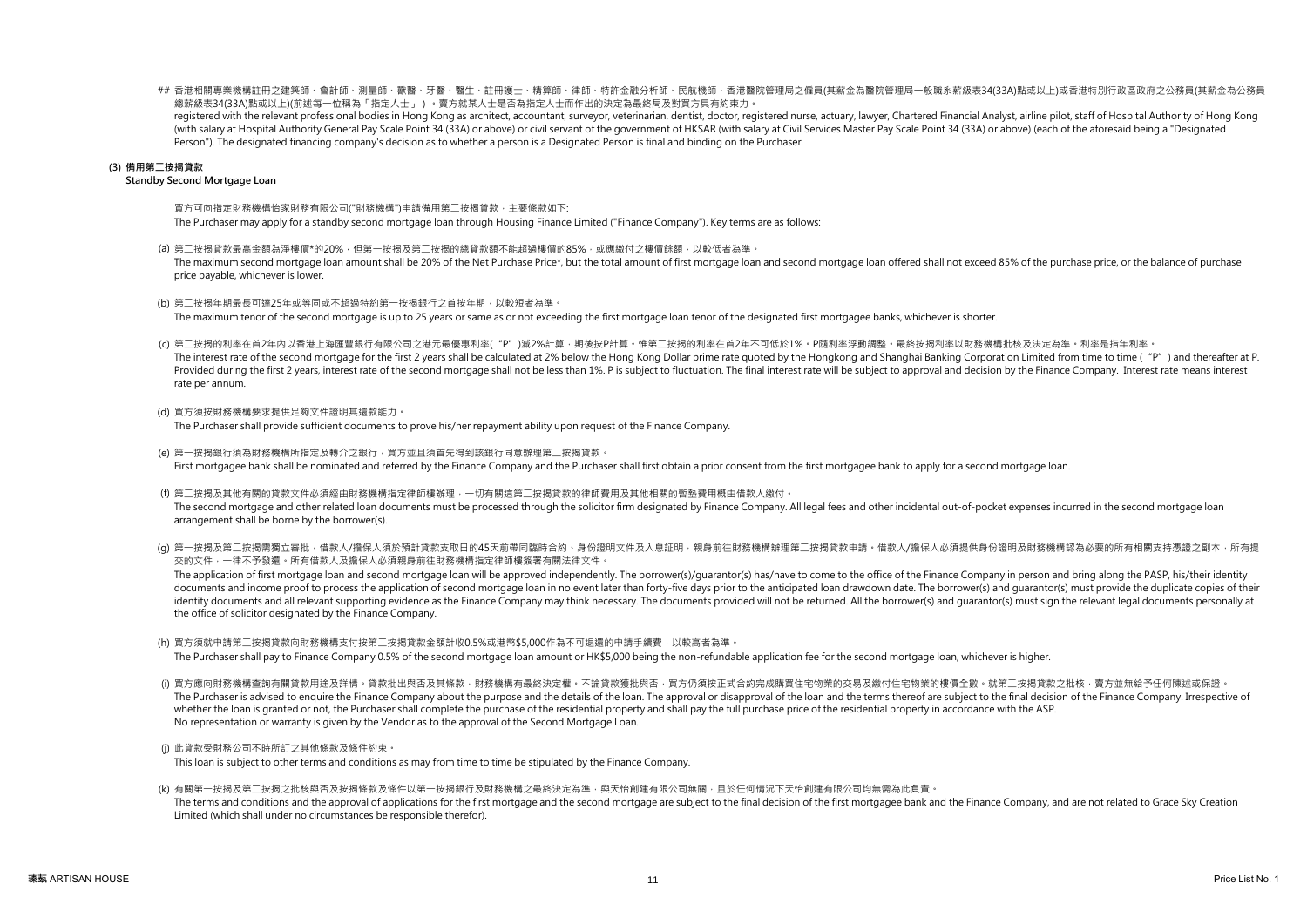\* 上文『淨樓價』一詞指扣除 (4)(ii)2(1)或(2)或(3)所述之賣方根據「代繳從價印花稅優惠」代繳從價印花稅的金額(如有),(4)(iii)4 所述之「僱員、親屬、朋友或商業夥伴現金回贈」(如有) 及 (4)(iii)5 所述之「大手、家族現金回贈」(如有)後之樓價。

The term "Net Purchase Price" above means the amount of the purchase price after deducting the amount of the Ad Valorem Stamp Duty paid by the Vendor pursuant to "Ad Valorem Stamp Duty" Benefit (if any) (as stated in (4)(i (3)), the amount of cash rebate paid by the Vendor pursuant to "Employees, Relatives, Friends or Business Partners Cash Rebate" (if any) (as stated in (4)(iii)4) and the amount of cash rebate paid by the Vendor pursuant to Family Cash Rebate" (if any) (as stated in (4)(iii)5).

### (4) 僱員、親屬、朋友或商業夥伴現金回贈

### Employees, Relatives, Friends or Business Partners Cash Rebate

(a) 在符合以下各項條件下,買方有權獲賣方提供金額相等於該物業樓價0.8%的現金回贈:- Subject to satisfaction of the following conditions, the Purchaser shall be entitled to a cash rebate offered by the Vendor which amount shall be equal to 0.8% of the purchase price of the Property :-

(i) 買方或(如買方為公司) 買方的任何董事在臨時買賣合約之日為 :- As at the date of the preliminary agreement for sale and purchase of the Property ("PASP"), the Purchaser or (if the Purchaser is a corporation) any director of the Purchaser is :-

- (1) 新世界集團的僱員^;或 an employee of New World Group^; or
- (2) 新世界集團僱員的親屬、朋友或商業夥伴(前述每一種關係於下文稱爲『該指定關係』),惟賣方有絕對酌情權決定該指定關係的條件是否獲得滿足,且如有任何爭議,賣方之決定為最終並對買方有約束力; a relative, friend or business partner of any employee of New World Group (each of the said relationships is hereinafter referred to as the "Designated Relationship"), provided that the Vendor shall have absolute discretio decide whether the criteria of the Designated Relationship are satisfied and in case of dispute, the Vendor's decision shall be final and binding on the Purchaser;
- (ii) 買方購買該物業時並無涉及中介人或代理;及 No intermediary or agent was involved in the purchase of the Property by the Purchaser; and
- (iii) 買方已按照正式買賣合約付清該物業的樓價餘額。 The Purchaser has settled the balance of purchase price of the Property in accordance with the formal Agreement for sale and purchase.
- (b) 買方須於付清該物業的樓價餘額前最少30天向賣方發出書面通知以申請「僱員、親屬、朋友或商業夥伴現金回贈」。如賣方要求,買方須按賣方的要求提供證明文件證明實方在臨時買賣合約之日為新世界集團的僱員或該指定關係以令賣方滿意。 賣方就是否滿意上文(a)(i)段所述要求而作出的決定為最終局及對買方具有約束力。

The Purchaser shall notify the Vendor in writing to apply for the 'Employees, Relatives, Friends or Business Partners Cash Rebate' at least 30 days before the date of settlement of the balance of purchase price of the Prop Upon request by the Vendor, the Purchaser shall provide documentary evidence to prove that he/she is as at the date of the PASP an employee of New World Group or the Designated Relationship to the Vendor's satisfaction. Th decision as to whether the requirement under sub-paragraph (a)(i) above is satisfied is final and binding on the Purchaser.

(c) 賣方會於收到申請並確認有關資料無誤後將「僱員、親屬、朋友或商業夥伴現金回贈」直接用於支付部份樓價餘額。 After the Vendor has received the application and duly verified the information, the Vendor will apply the 'Employees, Relatives, Friends or Business Partners Cash Rebate' for part payment of the balance of the purchase pr

(d) 如有任何爭議 · 賣方的決定須為最終局及對買方具有約束力 ·

In case of dispute, the Vendor's decision shall be final and binding on the Purchasers.

^ 新世界集團的僱員指﹕直接受僱於新世界集團旗下任何一間公司‧包括新世界發展有限公司、新創建集團有限公司、新世界百貨中國有限公司‧及前述任何一間公司之直接全資附屬機構/附屬業務單位‧於香港或中國國內的全職長工員工 (惟該合資格員工須提供令賣方滿意的關係證明(就此賣方的決定為最終及具約束力))

An employee of New World Group means: any staff member under full-time permanent employment in Hong Kong or Mainland China and directly employed by any company within New World Group including New World Development Co Ltd. NWS Holdings Ltd. New World Department Store China Ltd and any of their respective wholly-owned direct subsidiaries/ subsidiary business units (provided that the staff must provide adequate proof of such relationship( Vendor's satisfaction and the Vendor's determination shall be final and binding)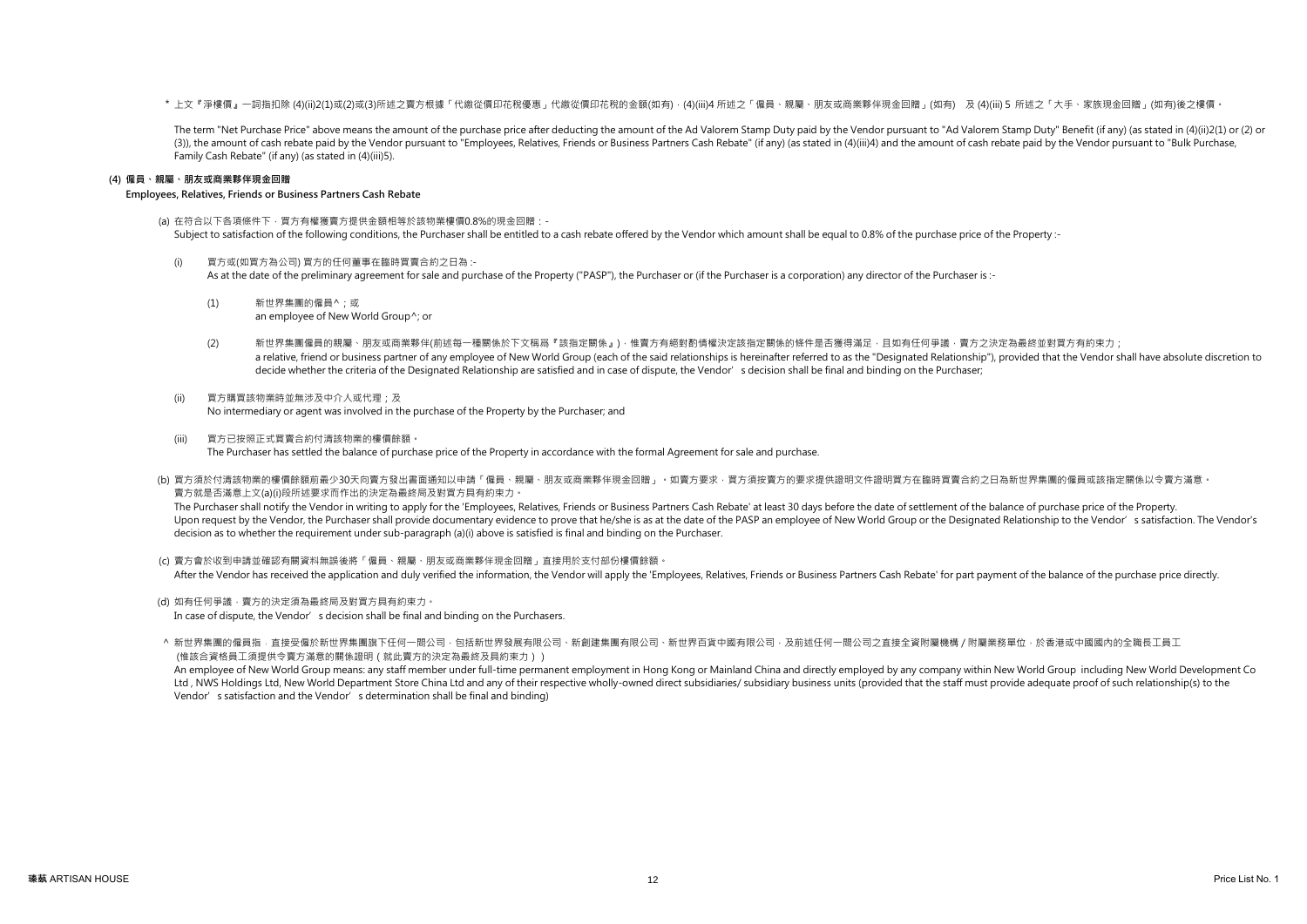### (5) 大手、家族現金回贈(只適用於個人名義買方)

Bulk Purchase, Family Cash Rebate (applicable only to the Purchaser(s) who is/are individual(s))

(a) 如符合以下所有條件,買方可獲「大手、家族現金回贈」:

The Purchaser shall be entitled to a 'Bulk Purchase, Family Cash Rebate' if all the following conditions have been satisfied:

- (i) 買方簽署臨時買賣合約購買本價單或其他價單上之任何住宅物業(「指定住宅物業」);及 a Purchaser signs a preliminary agreement for sale and purchase to purchase any residential property in this price lists or other price lists ("Designated Residential Property"); and
- (ii) 「指定住宅物業」加上其「關聯住宅物業」之總數為 2 個或以上;及 the total number of the Designated Residential Property plus its Related Residential Property is more than or equal to 2; and
- (iii) 「指定住宅物業」之臨時買賣合約及「關聯住宅物業」之臨時買賣合約為同時簽署;及 the preliminary agreement for sale and purchase of the Designated Related Residential Property is signed at the same time as the preliminary agreement for sale and purchase and that of the Related Residential Property, or are signed at the same time; and
- (iv) 買方已按買賣合約付清指定住宅物業的樓價餘額, the Purchaser has settled the balance of the purchase price of the Designated Residential Property in accordance with the agreement for sale and purchase,

則每一「指定住宅物業」及「關聯住宅物業」之買方有權獲賣方提供金額相等於其購買的住宅物業樓價1%的現金回贈。

then the Purchaser of each of the Designated Residential Property and the Related Residential Property shall be entitled to a cash rebate offered by the Vendor which amount shall be equal to 1% of the purchase price of the property purchased by him/her.

(b) 買方須於付清「指定住宅物業」或「關聯住宅物業」(視情況而定)的樓價餘額之日或(如適用)相關買賣合約內訂明的發展項目的預計關鍵日期 (以較早者為準)前最少30天向賣方發出書面通知以申請「大手、家族現金回贈」。如賣方要求,買方須按賣方的要求 提供證明文件證明相關指定的關係以令賣方滿意。

The Purchaser shall notify the Vendor in writing to apply for the 'Bulk Purchase. Family Cash Rebate' at least 30 days before the date of settlement of the balance of purchase price or (if applicable) the estimated materia Development as specified in the relevant agreement for sale and purchase of the Designated Residential Property or the Related Residential Property (as the case may be). Upon request by the Vendor, the Purchaser shall prov documentary evidence to prove the relevant specified relationship to the Vendor's satisfaction.

- (c) 賣方會於收到申請並確認有關資料無誤後將「大手、家族現金回贈」直接用於支付部份樓價餘額。 After the Vendor has received the application and duly verified the information, the Vendor will apply the 'Bulk Purchase, Family Cash Rebate' for part payment of the balance of the purchase price directly.
- (d) 就每一個住宅物業買方只可獲得「大手、家族現金回贈」一次。在決定其他住宅物業之買方是否可獲「大手、家族現金回贈」時,已獲「大手、家族現金回贈」的住宅物業及其相關臨時買賣合約將只考慮作為「關聯住宅物業」。同一份買賣合約包含的所有 住宅物業必須用於同一次「大手、家族現金回贈」的申請。賣方只會處理有關住宅物業的首次現金回贈申請,其後任何有關相同住宅物業的申請將會作廢及不會受理。

Only one 'Bulk Purchase, Family Cash Rebate' shall be offered to a Purchaser for each residential property. When determining whether the Purchaser of other residential property shall be offered with 'Bulk Purchase, Family the residential property (the Purchaser of which has already been offered with 'Bulk Purchase, Family Cash Rebate' and its related preliminary agreement for sale and purchase shall only be considered as "Related Residentia residential properties covered in the same agreement for sale and purchase must be included in the same application for 'Bulk Purchase. Family Cash Rebate'. The Vendor will only process the first application for cash rebat residential property and the subsequent application in respect of the same residential property will be deemed invalid and will not be processed.

(e) 如有任何爭議 · 賣方的決定須為最終局及對買方具有約束力 · 「大手、家族現金回贈」受其他條款及細則約束 · In case of dispute, the Vendor's decision shall be final and binding on the Purchasers. 'Bulk Purchase, Family Cash Rebate' is subject to other terms and conditions.